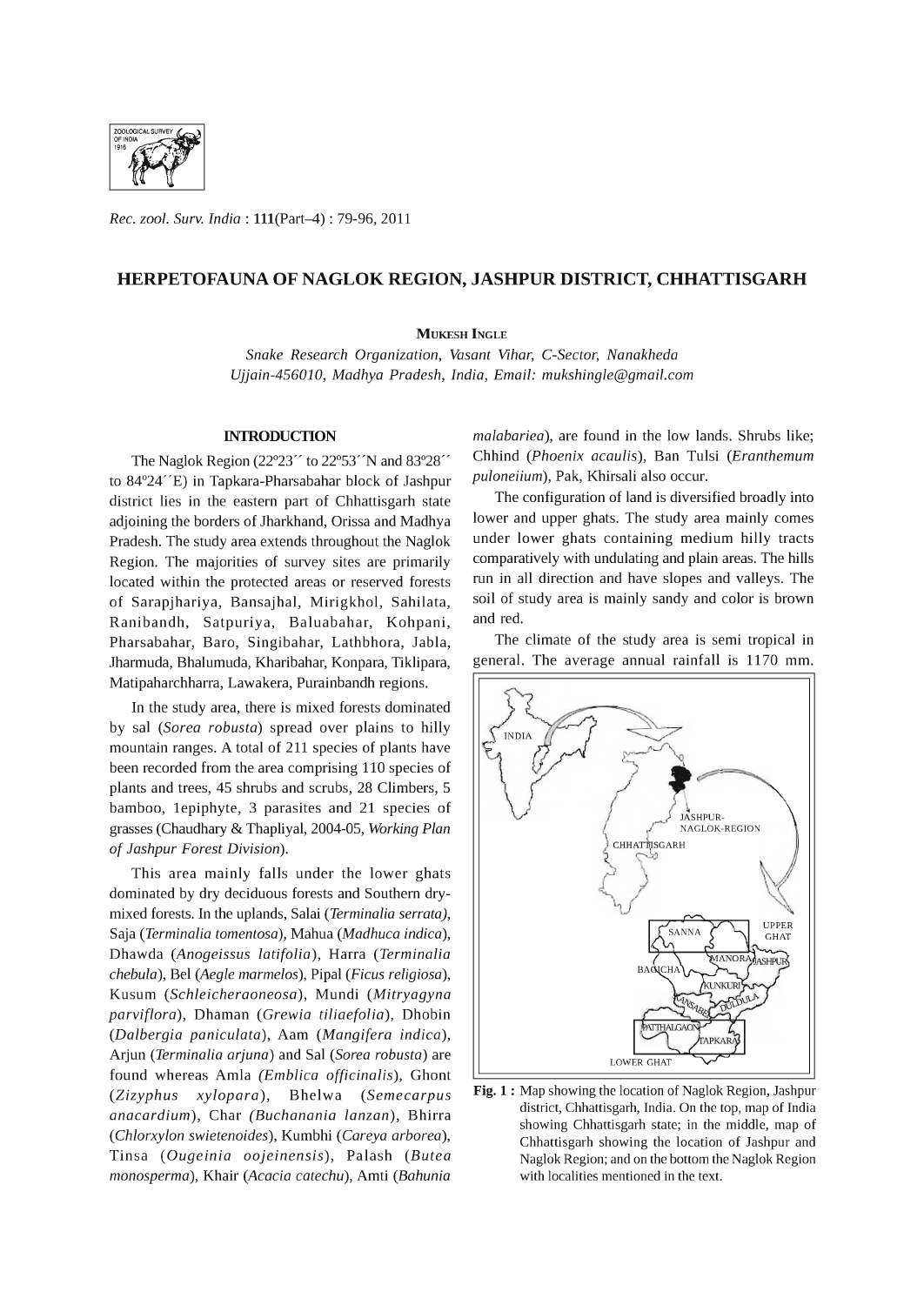December-January months are the coldest months when the temperature falls to  $3^{\circ}$ -5°C. In summer, April-May are usually the hottest months of the year when temperature raises up to 47°C.

Representative areas of different habitat of Jashpur Samdama Purainbandh, Baluabahar, Jamuna. district were selected for detailed survey. A total of about 112 localities were covered in the two areas (lower and upper ghats) under the seven blocks (Tapkara, Kunkuri, Kansabel, Duldula, Paththalgaon, Bagicha and

Sanna).The surveys were conducted covering all above mentioned blocks.

1. *Tapkara* : Sarap Jharia, Samartal, Ghumara, Sundru, Mirigkhol, Bansajhal, Lawakera, Sahilata,

*2. Kunkuri* : Lotapani, Kunjara, Dhongaamba, Raikera, Babusajbahar.

*3. Kansabel* : Siharbud, Kansabel.

4. *Sanna:* Sonkiyari, Sela, Haridiya.

|  |  |  |  | <b>Table-1.</b> Amphibian and Reptilian species of Naglok region Jashpur showing common name, localities and status |
|--|--|--|--|---------------------------------------------------------------------------------------------------------------------|
|  |  |  |  |                                                                                                                     |

| Sl.  | <b>Order/family/species</b>       | <b>Common Name</b>          | <b>Localities</b>                               | Status (protected |
|------|-----------------------------------|-----------------------------|-------------------------------------------------|-------------------|
| No.  |                                   |                             |                                                 | under             |
|      |                                   |                             |                                                 | WL(P)A,1972)      |
|      | <b>AMPHIBIANS</b>                 |                             |                                                 |                   |
|      | Order ANURA                       |                             |                                                 |                   |
|      | Family BUFONIDAE                  |                             |                                                 |                   |
| 1.   | Duttaphrynus melanostictus        | Common Asian Toad           | Tapkara, Pharsabahar,                           | Abundant          |
|      | (Schneider)                       |                             | Kunkuri, Kansabel block                         |                   |
| 2.   | Duttaphrynus stomaticus (Lutken)  | <b>Marbled Toad</b>         | Tapkara, Pharsabahar,                           | Uncommon          |
|      |                                   |                             | Kunkuri block                                   |                   |
|      | Family MICROHYLIDAE               |                             |                                                 |                   |
| 3.   | Microhyla ornata (Dum. & Bib.)    | Narrow-mouthed Frog         | Tapkara block                                   | Uncommon          |
|      | Family RANIDAE                    |                             |                                                 |                   |
| 4.   | Hoplobatrachus tigerinus (Daudin) | Indian Bull Frog            | Pharsabahar block                               | Very Common       |
|      | Family RHACOPHORIDAE              |                             |                                                 |                   |
| 5.   | Polypedates maculatus (Gray)      | <b>Common Tree Frog</b>     | Tapkara block                                   | Uncommon          |
|      | <b>REPTILES</b>                   |                             |                                                 |                   |
|      | Order TESTUDINES                  |                             |                                                 |                   |
|      | Family TRIONYCHIDAE               |                             |                                                 |                   |
| 6.   | Lissemys punctata punctata        |                             | Indian Flap-shell Turtle Tapkara, Kunkuri block | Sch. I            |
|      | (Lacepede)                        |                             |                                                 |                   |
|      | Order SQUAMATA                    |                             |                                                 |                   |
|      | Suborder SAURIA                   |                             |                                                 |                   |
|      | Family GEKKONIDAE                 |                             |                                                 |                   |
| 7.   | Hemidactylus brookii (Gray)       | Spotted House Gecko         | Tapkara, Pharsabahar,                           | Abundant          |
|      |                                   |                             | Kunkuri, Kansabel block                         |                   |
| 8.   | Hemidactylus flaviviridis         | <b>Yellow-Bellied House</b> | Tapkara, Bagbahar block                         | Abundant          |
|      | (Ruppell)                         | Gecko                       |                                                 |                   |
| 9.   | <b>Hemidactylus</b> frenatus      |                             | Kansabel, Sanna block                           | Not Common        |
|      | (Schlegal in: Dum. & Bib.)        |                             |                                                 |                   |
|      | 10. Hemidactylus triedrus         | Termite-Hill Gecko          | Tapkara, Pharsabahar,                           | Common            |
|      | (Daudin)                          |                             | Duldula, Sanna,                                 |                   |
|      |                                   |                             | Kansabel block                                  |                   |
|      | 11. Hemidactylus maculatus        | <b>Rock Gecko</b>           | Sanna block                                     | Common            |
|      | (Dum. & Bib.)                     |                             |                                                 |                   |
|      | <b>Family AGAMIDAE</b>            |                             |                                                 |                   |
| 12.1 | Calotes versicolor (Daudin)       | Common Garden Lizard        | Tapkara, Pharsabahar,                           | Abundant          |
|      |                                   |                             | Duldula, Sanna, Kansabel                        |                   |
| 13.1 | Sitana ponticeriana (Cuvier)      | Fan-throated Lizard         | Tapkara, Sanna,                                 | Abundant          |
|      |                                   |                             | Kansabel block                                  |                   |
|      | 14. Psammophilus blanfordanus     | <b>Blanford's Rock</b>      | Ranibandh, Sanna,                               | Abundant          |
|      | (Stoliczka)                       | Agama                       | Kansabel block                                  |                   |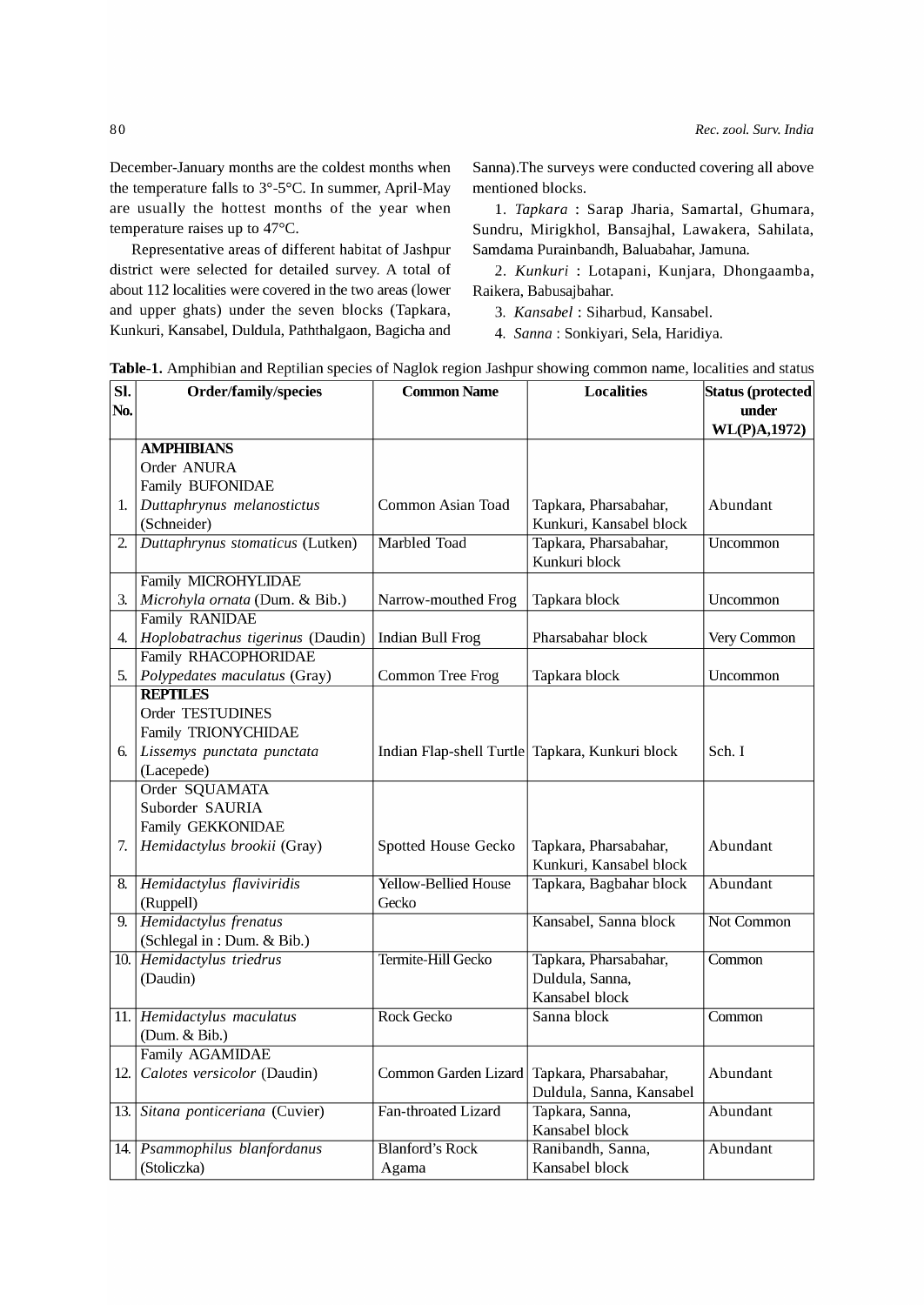|  | <b>Table-1.</b> Cont'd. |  |
|--|-------------------------|--|
|  |                         |  |

| SI.               | <b>Order/family/species</b>                                        | <b>Common Name</b>                              | <b>Localities</b>                          | Status (protected  |
|-------------------|--------------------------------------------------------------------|-------------------------------------------------|--------------------------------------------|--------------------|
| No.               |                                                                    |                                                 |                                            | under              |
|                   |                                                                    |                                                 |                                            | WL(P)A,1972)       |
|                   | Family CHAMALEONIDAE                                               |                                                 |                                            |                    |
| 15.               | Chamaeleo zeylanicus (Daudin)                                      | Indian Chamaeleon                               | Sanna block                                | Vulnerable         |
|                   | <b>Family SCINCIDAE</b>                                            |                                                 |                                            |                    |
| 16.               | Mabuya carinata (Schneider)                                        | <b>Keeled Grass Skink</b>                       | Tapkara, Paththalgaon,                     | Abundant           |
|                   |                                                                    |                                                 | Duldula, Sanna,                            |                    |
|                   |                                                                    |                                                 | Kansabel blocks                            |                    |
| 17.               | Riopa albopunctata (Gray)                                          | White-spotted supple                            | Tapkara, Sanna,                            |                    |
|                   |                                                                    | Skink                                           | Kansabel blocks                            | Uncommon           |
|                   | Family VARANIDAE                                                   |                                                 |                                            |                    |
| 18.               | Varanus bengalensis                                                | <b>Bengal Monitor</b>                           | Pharsabahar, Duldula,                      | Sch. II            |
|                   | (Linnaeus)                                                         |                                                 | Kansabel blocks                            |                    |
|                   | Family TYPHLOPIDAE<br>Ramphotyphlops braminus                      | Common Worm Snake                               |                                            | Sch. IV            |
| 19.               | (Daudin)                                                           |                                                 | Tapkara, Pharsabahar,<br>Kunkuri, Kansabel |                    |
| 20.               | Grypotyphlops acutus                                               | <b>Beaked Worm Snake</b>                        | Tapkara, Pharsabahar,                      | Sch. IV            |
|                   | (Dumeril & Bibron)                                                 |                                                 | Kunkuri blocks                             |                    |
|                   | Family BOIDAE                                                      |                                                 |                                            |                    |
| 21.               | Python molurus (Linnaeus)                                          | Indian Rock Python                              | Tapkara block                              | Sch. I             |
| 22.               | Gongylophis conicus                                                | <b>Brown Sand Boa</b>                           | Tapkara, Kansabel,                         |                    |
|                   | (Schneider)                                                        |                                                 | Kunkuri blocks                             | Sch. IV            |
| 23.               | Eryx johnii (Russell)                                              | <b>Red Sand Boa</b>                             | Tapkara, Kansabel block                    | Sch. IV            |
|                   | Family COLUBRIDAE                                                  |                                                 |                                            |                    |
|                   | 24. Ahaetulla nasuta (Lacepede)                                    | <b>Green Vine Snake</b>                         | Sanna block                                | Sch. IV            |
| $\overline{25}$ . | Amphiesma stolatum (Linnaeus)                                      | <b>Striped Keel back</b>                        | Tapkara, Pharsabahar,                      | Sch. IV            |
|                   |                                                                    |                                                 | Kunkuri, Bagicha blocks                    |                    |
|                   | 26. Argyrogena fasciolata (Shaw)                                   | <b>Banded Racer</b>                             | Pharsabahar block                          | Sch. IV            |
| $\overline{27}$ . | Boiga trigonata (Schneider)                                        | <b>Common Cat Snake</b>                         | Tapkara, Pharsabahar,                      | Sch. IV            |
|                   |                                                                    |                                                 | Kunkuri, Bagicha blocks                    |                    |
|                   | 28. Dendrelaphis tristis (Daudin)                                  | <b>Common Bronze back</b>                       | <b>Bagbahar block</b>                      | Sch. IV            |
|                   |                                                                    | <b>Tree Snake</b>                               |                                            |                    |
|                   | 29. Coelognathus helena (Daudin)<br>30. Lycodon aulicus (Linnaeus) | <b>Common Trinket</b><br>Common Wolf Snake      | Pharsabahar block<br>Tapkara, Pharsabahar, | Sch. IV<br>Sch. IV |
|                   |                                                                    |                                                 | Kunkuri, Bagicha blocks                    |                    |
|                   | 31. Macropisthodon plumbicolor                                     | <b>Green Keel back</b>                          | Pharsabahar blocks                         | Sch. IV            |
|                   | (Cantor)                                                           |                                                 |                                            |                    |
| 32.               | Oligodon arnensis (Shaw)                                           | Common Kukri Snake                              | Tapkara, Pharsabahar,                      | Sch. IV            |
|                   |                                                                    |                                                 | Kunkuri, Bagicha blocks                    |                    |
| 33.               | Ptyas mucosa (Linnaeus)                                            | <b>Indian Rat Snake</b>                         | Tapkara, Patthalgaon,                      | Sch. II            |
|                   |                                                                    |                                                 | Kunkuri, Bagicha blocks                    |                    |
| 34.               | Xenochrophis piscatoR (Schneider)                                  | <b>Checkered Keelback</b>                       | Tapkara, Pharsabahar,                      | Sch. II            |
|                   |                                                                    |                                                 | Kunkuri, Bagicha blocks                    |                    |
|                   | Family ELAPIDAE                                                    |                                                 |                                            |                    |
| 35.               | Bungarus caeruleus (Schneider)                                     | Common Indian Krait                             | Tapkara, Pharsabahar,                      | Sch. IV            |
|                   |                                                                    |                                                 | Paththalgaon, Kunkuri                      |                    |
|                   |                                                                    |                                                 | Narayanpur blocks                          |                    |
| 36.               | Bungarus fasciatus (Schneider)                                     | <b>Banded Krait</b>                             | Tapkara, Pharsabahar,                      | Sch. IV            |
|                   |                                                                    |                                                 | Kunkuri block                              |                    |
| 37.               | Naja naja (Linnaeus)                                               | Spectacled Cobra or<br><b>Binocellate Cobra</b> | Tapkara, Pharsabahar,<br>Kunkuri blocks    | Sch. II            |
|                   | 38. Family VIPERIDAE                                               |                                                 |                                            |                    |
|                   | Daboia russelii (Shaw)                                             | Russell's Viper                                 | Tapkara, Kansabel block                    | Sch. II            |
|                   |                                                                    |                                                 |                                            |                    |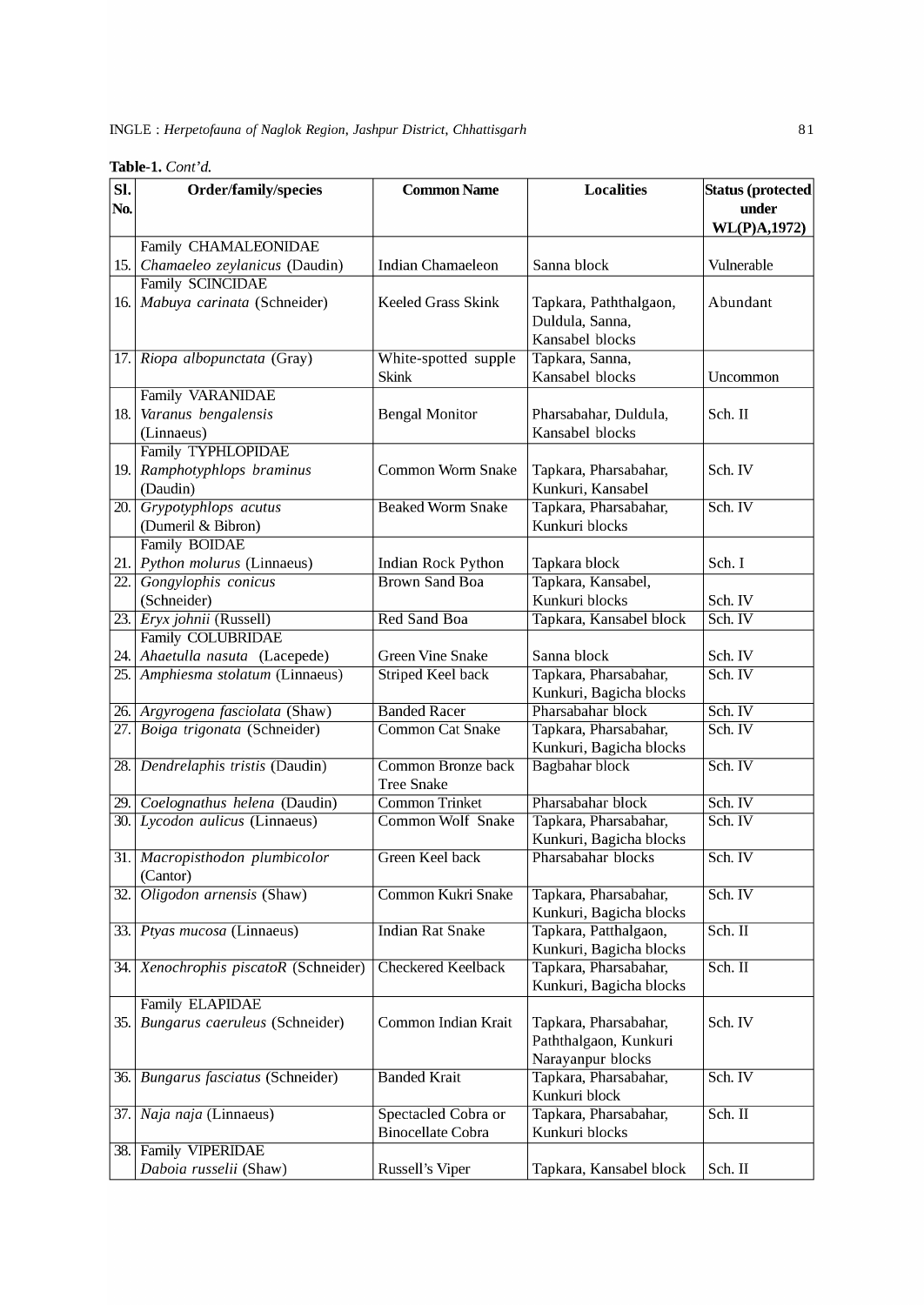Table-2. Observation of Amphibians and Reptiles (number and density) in Naglok Region, Jashpur District

| SI. | Order/family/species                      | <b>Localities</b>               | <b>Total No.</b> | Density/% |
|-----|-------------------------------------------|---------------------------------|------------------|-----------|
| No. |                                           |                                 |                  |           |
|     | <b>AMPHIBIANS</b>                         |                                 |                  |           |
|     | Order ANURA                               |                                 |                  |           |
|     | Family BUFONIDAE                          |                                 |                  |           |
| 1.  | Duttaphrynus melanostictus (Schneider)    | Tapkara, Pharsabahar, Kunkuri,  | 52               | 9.09      |
|     |                                           | Kansabel block                  |                  |           |
| 2.  | Duttaphrynus stomaticus (Lutken)          | Tapkara, Pharsabahar, Kunkuri   | 36               | 6.29      |
|     |                                           | block                           |                  |           |
|     | Family MICROHYLIDAE                       |                                 |                  |           |
| З.  | Microhyla ornata (Dum. & Bib.)            | Tapkara block                   | 13               | 2.27      |
|     | Family RANIDAE                            |                                 |                  |           |
| 4.  | Hoplobatrachus tigerinus (Daudin)         | Pharsabahar block               | 56               | 9.79      |
|     | Family RHACOPHORIDAE                      |                                 |                  |           |
| 5.  | Polypedates maculatus (Grey)              | Tapkara block                   | 11               | 1.92      |
|     | <b>REPTILES</b>                           |                                 |                  |           |
|     | Order TESTUDINES                          |                                 |                  |           |
|     | Family TRIONYCHIDAE                       |                                 |                  |           |
| 6.  | Lissemys punctata punctata (Lacepede)     | Tapkara, Kunkuri block          | 01               | 0.17      |
|     | Order SQUAMATA                            |                                 |                  |           |
|     | Suborder SAURIA                           |                                 |                  |           |
|     | Family GEKKONIDAE                         |                                 |                  |           |
| 7.  | Hemidactylus brooki (Gray)                | Tapkara, Pharsabahar, Kunkuri,  | 06               | 1.04      |
|     |                                           | Kansabel block                  |                  |           |
| 8.  | Hemidactylus flaviviridis (Ruppell)       | Tapkara, Bagbahar               | 04               | 0.69      |
| 9.  | <b>Hemidactylus</b> frenatus              |                                 |                  |           |
|     | (Schlegal in: Dum. & Bib.)                | Kansabel, Sanna block           | $03$             | 0.52      |
|     | 10. Hemidactylus triedrus (Daudin)        | Tapkara, Pharsabahar, Duldula,  | 21               | 3.67      |
|     |                                           | Sanna, Kansabel block           |                  |           |
|     | 11. Hemidactylus maculatus (Dum. & Bib.)  | Sanna block                     | $\overline{0}$   | 0.34      |
| 12. | <b>Family AGAMIDAE</b>                    |                                 |                  |           |
|     | Calotes versicolor (Daudin)               | Tapkara, Pharsabahar, Duldula,  | 16               | 2.79      |
|     |                                           | Sanna, Kansabel block           |                  |           |
|     | 13. Sitana ponticeriana (Cuvier)          | Tapkara, Sanna, Kansabel        | $\overline{17}$  | 2.97      |
|     | 14. Psammophilus blanfordanus (Stoliczka) | Ranibandh, Sanna, Kansabel      |                  |           |
|     |                                           | block                           | 11               | 1.92      |
|     | Family CHAMAELEONIDAE                     |                                 |                  |           |
| 15. | Chamaeleo zeylanicus (Daudin)             | Sanna block                     | 01               | 0.17      |
|     | Family SCINCIDAE                          |                                 |                  |           |
| 16. | Mabuya carinata (Schneider)               | Tapkara, Paththalgaon, Duldula, | 17               | 2.97      |
|     |                                           | Sanna, Kansabel block           |                  |           |
|     | 17. Riopa albopunctata (Gray)             | Tapkara, Sanna, Kansabel block  | 06               | 1.04      |
|     | <b>Family VARANIDAE</b>                   |                                 |                  |           |
| 18. | Varanus bengalensis (Linnaeus)            | Pharsabahar, Duldula, Kansabel  | $03\,$           | 0.52      |
|     | Family TYPHLOPIDAE                        |                                 |                  |           |
| 19. | Ramphotyphlops braminus (Daudin)          | Tapkara, Pharsabahar, Kunkuri,  | 10               | 1.74      |
|     |                                           | Kansabel block                  |                  |           |
| 20. | Grypotyphlops acutus (Dumeril & Bibron)   | Tapkara, Pharsabahar, Kunkuri   | $03\,$           | 0.52      |
|     |                                           | block                           |                  |           |
|     |                                           |                                 |                  |           |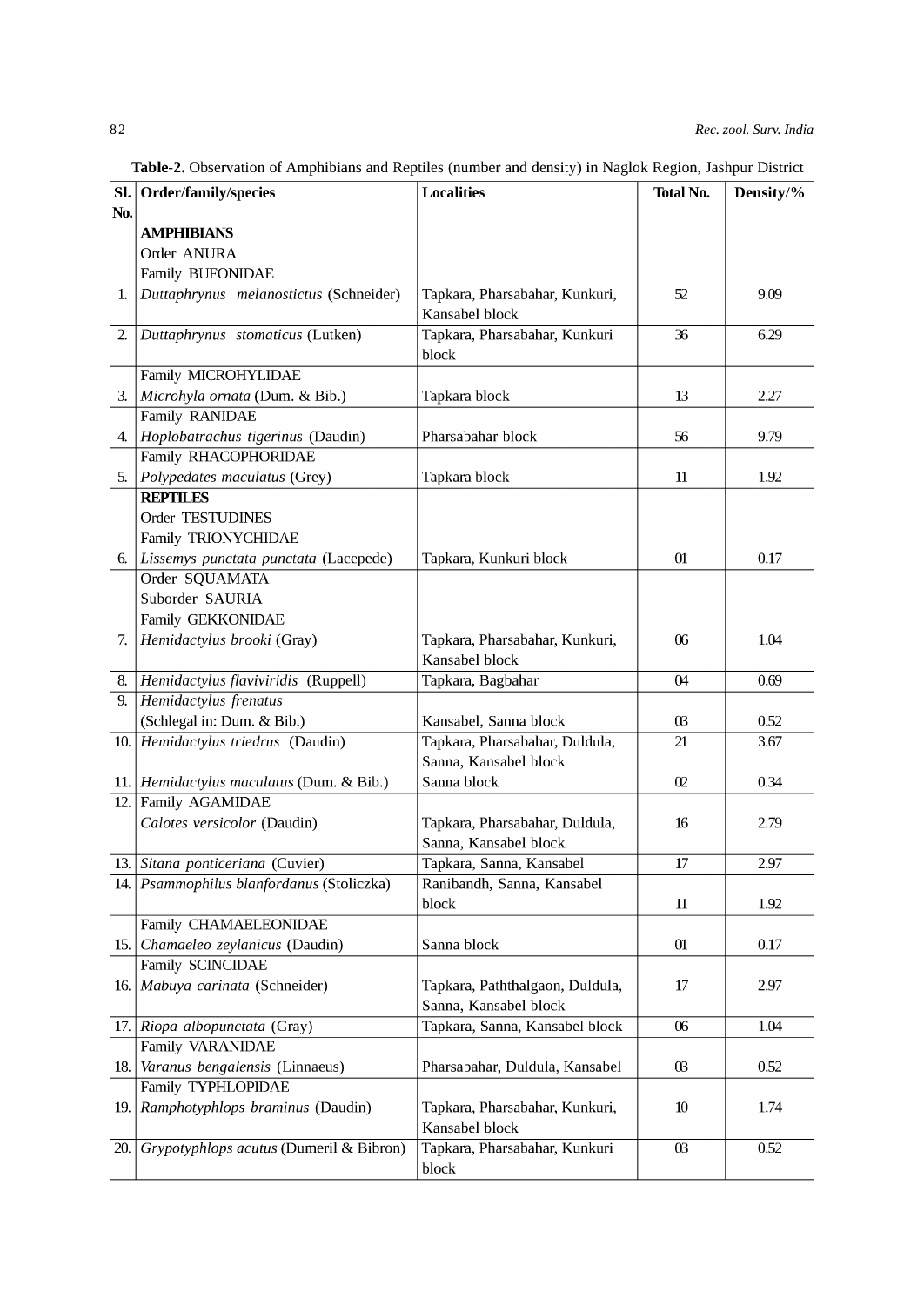INGLE: *Herpetofauna of Naglok Region, Jashpur District, Chhattisgarh* 83

| SI. | Order/family/species                    | <b>Localities</b>               | <b>Total No.</b> | Density/% |
|-----|-----------------------------------------|---------------------------------|------------------|-----------|
| No. |                                         |                                 |                  |           |
|     | Family BOIDAE                           |                                 |                  |           |
|     | 21. Python molurus (Linnaeus)           | Tapkara block                   | 11               | 1.92      |
|     | 22. Gongylophis conicus (Schneider)     | Tapkara, Kansabel, Kunkuri      | $\Omega$         | 0.52      |
|     | 23. Eryx johnii (Russell)               | Tapkara, Kansabel block         | 02               | 0.34      |
|     | Family COLUBRIDAE                       |                                 |                  |           |
|     | 24. Ahaetulla nasuta (Lacepede)         | Sanna block                     | 02               | 0.34      |
|     | 25. Amphiesma stolatum (Linnaeus)       | Tapkara, Pharsabahar, Kunkuri,  | 70               | 12.23     |
|     |                                         | Bagicha block                   |                  |           |
|     | 26. Argyrogena fasciolata (Shaw)        | Pharsabahar block               | $\Omega$         | 0.52      |
|     | 27. Boiga trigonata (Schneider)         | Tapkara, Pharsabahar, Kunkuri,  | 42               | 7.34      |
|     |                                         | Bagicha block                   |                  |           |
|     | 28. Dendrelaphis tristis (Daudin)       | Bagbahar                        | $\Omega$         | 0.69      |
|     | 29. Coelognathus helena (Daudin)        | Pharsabahar                     | $\Omega$         | 0.69      |
|     | 30. Lycodon aulicus (Linnaeus)          | Tapkara, Pharsabahar, Kunkuri,  | 07               | 1.22      |
|     |                                         | Bagicha block                   |                  |           |
|     | 31. Macropisthodon plumbicolor (Cantor) | Pharsabahar                     | $\Omega$         | 0.34      |
| 32. | Oligodon arnensis (Shaw)                | Tapkara, Pharsabahar, Kunkuri,  | 04               | 0.69      |
|     |                                         | Bagicha block                   |                  |           |
|     | 33. Ptyas mucosa (Linnaeus)             | Tapkara, Paththalgaon, Kunkuri, | 16               | 2.79      |
|     |                                         | Bagicha block                   |                  |           |
|     | 34. Xenochrophis piscator piscator      | Tapkara, Pharsabahar, Kunkuri,  | $\overline{25}$  | 4.37      |
|     | (Schneider)                             | <b>Bagicha</b>                  |                  |           |
|     | <b>Family ELAPIDAE</b>                  |                                 |                  |           |
|     | 35. Bungarus caeruleus (Schneider)      | Tapkara, Pharsabahar, Kunkuri   | 37               | 6.46      |
|     |                                         | Paththalgaon, Narayanpur block  |                  |           |
|     | 36. Bungarus fasciatus (Schneider)      | Tapkara, Pharsabahar, Kunkuri   | $\omega$         | 1.57      |
|     | 37. Naja naja (Linnaeus)                | Tapkara, Pharsabahar, Kunkuri   | 31               | 5.41      |
|     | <b>Family VIPERIDAE</b>                 |                                 |                  |           |
|     | 38. Daboia russelii (Shaw)              | Tapkara, Kansabel block         | 11               | 1.92      |
|     |                                         | <b>Total</b>                    | 404              |           |

**Table-2.** *Cont'd.* 

5. *Duldula:* Nawapara, Kersai, Kinket, Sitonga.

6. *Paththalgaon:* Jhimki, Bargaon, Veldegi, Senata, Sitapur.

7. *Bagicha:* Gumhawona, Mena, Ghurdega, Dangri, Phuljhar.

The present paper is based on the study of amphibians and reptiles collected/ observed from Naglok Region and surroundings of Jashpur district during 2002 to 2006. The present studies are based on 38 species of reptiles & amphibians belonging to 15 families. The available information pertaining to Chhattisgarh is found in the works of Smith (1935, 1943) who showed the distribution of 33 species of reptiles in central India and central provinces. Daniel & Selukar (1964) reported the occurrence of *Rana malabarica* in Bastar district. Agrawal (1981) recorded 8 species of reptiles from Madhya Pradesh and Chhattisgarh. Sanyal & Dasgupta (1990) reported 19 species of reptiles from Bastar. Sanyal (1995) reported 12 species of reptiles from Indrâvati Tiger reserve. Aengals & Rajarathinam (2001) reported 11 species of reptiles from Raipur district. But these concern mainly the herpetology of Bastar, Sarguja, Bilaspur and Raipur districts. Ingle (2003) recorded 5 species of amphibians and 31 species of reptiles from Jashpur district. The present article reports the herpetofaunal diversity of Jashpur district of Chhattisgarh.

# SYSTEMATIC ACCOUNT Class AMPHIBIA

Key **to orders to** ANURA

| Skin with numerous folds, wrinkles-warts |  |
|------------------------------------------|--|
|                                          |  |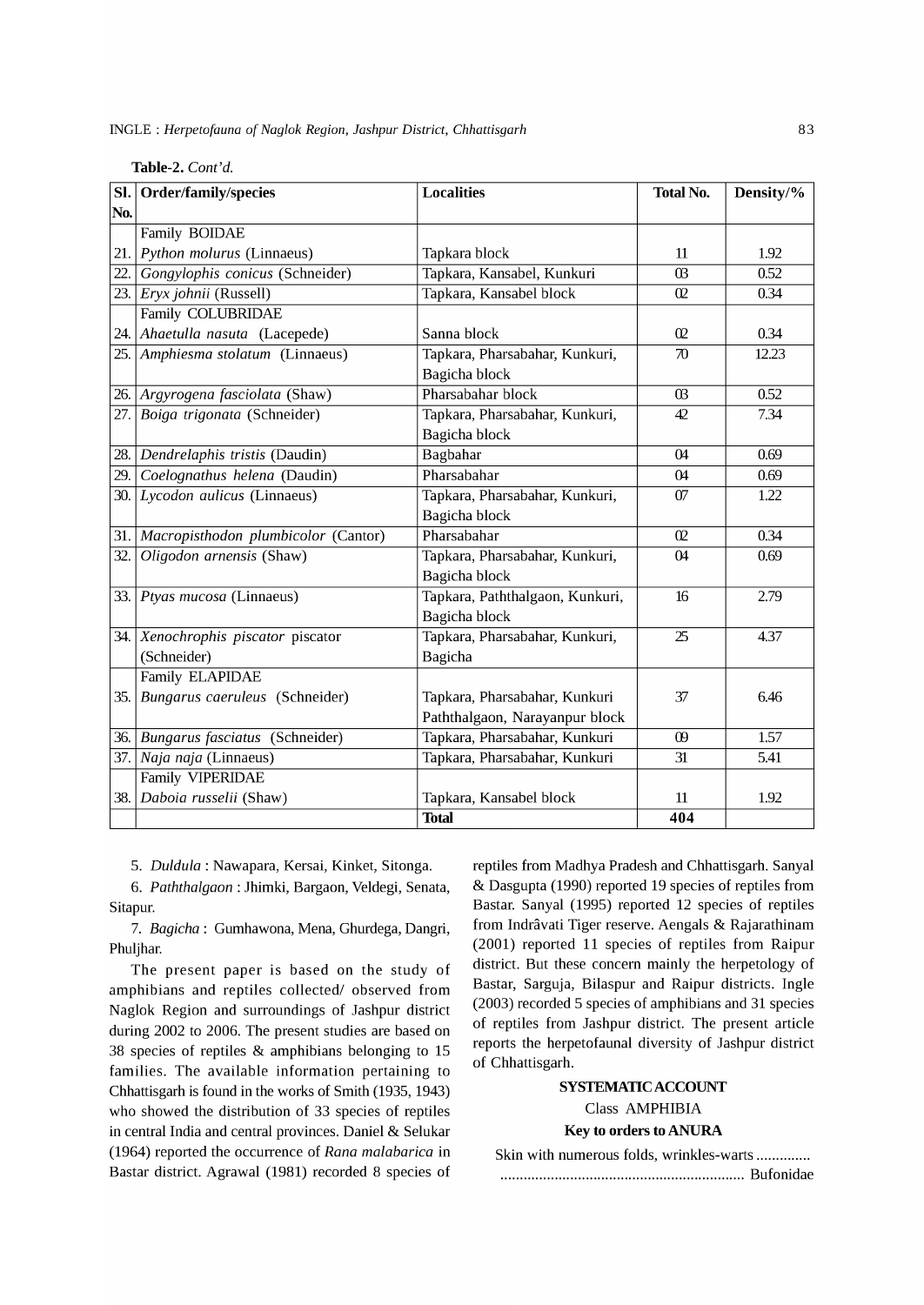Body stout, flat & triangular, head small with a narrow mouth & short snout ............. Microhylidae Skin slimy, body oval & flattened, snout broad & rounded ...................................................... Ranidae Body slender, eyes on side & bulging, very long &

slender limbs ........................................... Emydidae

#### Class AMPHIBIA

### Order ANURA

#### Family BUFONIDAE

### 1. *Duttaphrynus melanostictus* (Schneider) (Common Indian Toad)

- *1799. Bufo melanostictus,* Schneider, *Hist. Amph.* 1, *lena, :*  216.
- *2006. Duttaphrynus melanostictus,* Frost, *et al.* : The Amphibian Tree of Life. *Bulletin of the American Museum of Natural History* 297 : 364-365.

*Observation localities* : Tapkara, Pharsabahar, Kunkuri and Kansabel.

*Habit and habitat* : These are slow moving and hop after small insects, earthworm and feed on them. The adults are very fond of gathering around streetlamps. These are available in any kind of habitat. They show a marked preference for human modified habits and may be seen along the edges of forests.

*Diagnostic characters:* The females are larger than the males and the maximum length for the adult is 15 cm. The top and sides of the head, snout and region between the eyes are smooth. The back is covered with conical warts. There are pimple like warts on the sole and toes. The juveniles lack the warts and often have a very inconspicuous eardrum.

*Distribution* : Throughout India.

*Conservation status* : Abundant.

### *2. Duttaphrynus stomaticus* (Lutken) (Marbled Toad)

- *1862. Bufo stomaticus* Lutken, *Bulletin Chicago Herp. Soc.*  37(12) : 216-219.
- *2006. Duttaphrynus melanostictus,* Frost, *et al.* : The Amphibian Tree of Life. *Bulletin of the American Museum of Natural History,* 297 : 364-365.

*Observation localities* : Tapkara, Pharsabahar and Kunkuri.

*Habit and habitat* : These are most active at night and known to be more agile than the Common Indian toad. Food consists of a variety of insects; other arthropods and snails termites are preferable. They prefer drier habitats.

*Diagnostic characters:* The maximum length of the adults is 9 cm. The eardrum is as large as eye; the toes are about 2/3rd webbed. The digging appendages on the sole are equal in size with sharp edges.

*Distribution* : India : Peninsular India : Karnataka, Maharashtra, Orissa, Bihar, West Bengal, Madhya Pradesh and Chhattisgarh.

*Conservation status:* Uncommon.

#### Family MICROHYLIDAE

### *3. Microhyla ornata* (Dumeril & Bibron)

(Ornate Narrow-Mouthed Frog)

- *1841. Engystoma ornata,* Dumeril. & Bibron, *Erp. Gen.,* 8 : 745.
- *1985. Microhyla ornata,* Frost, *Amphibian species of the world: 387.*

*Observation localities* : Tapkara.

*Habit and habitat:* It is a very active frog; capable of leaping high. Feets amongst grass, but does not hesitate to enter home-steads. Feeds mainly on ants and other insects and has a wide habitat preference ranging from urban gardens to dense forests.

*Diagnostic Characters* : The head is small with a narrow pointed snout and eardrum is not visible. The fingers and toes do not bear enlarged discs and the webbing on the toes is rudimentary. The average length is 2.5 cm.

*Distribution* : India : West Bengal, Assam, Meghalaya, Mizoram, Nagaland, Manipur, Tripura and Kerala.

*Conservation status:* Uncommon.

#### Family RANIDAE

# *4. Hoplobatrachus tigerinus* (Daudin) (Indian Bull Frog)

*1803. Rana tigerina,* Daudin, *Hist. Rain. Gem. Crap.* : 64.

*1992. Hoplobatrachus tigerinus,* Dubois, *Bull. Mens. Soc. Linn. Lyon,* 61 : 315.

*Observation localities* : Pharsabahar.

*Habit and habitat:* It is the largest frog in India. A slow mover, but is not very shy. Feeds on almost anything from smaller individuals on its own species to small birds, rodents and snakes. It is often found in the hills, inhabiting rice plantations, irrigation channels, ponds and stream-sides.

*Diagnostic characters:* It is easily identified by its large size, bold finger-like stripes and spots on the pale skin. These are very bulky frogs with long and muscular limbs. The snout distinctly long and pointed. The skin on the back bears numerous folds. The toes are extensively webbed. The vocal sacs are external and blue in color. The males are smaller and darker than the females.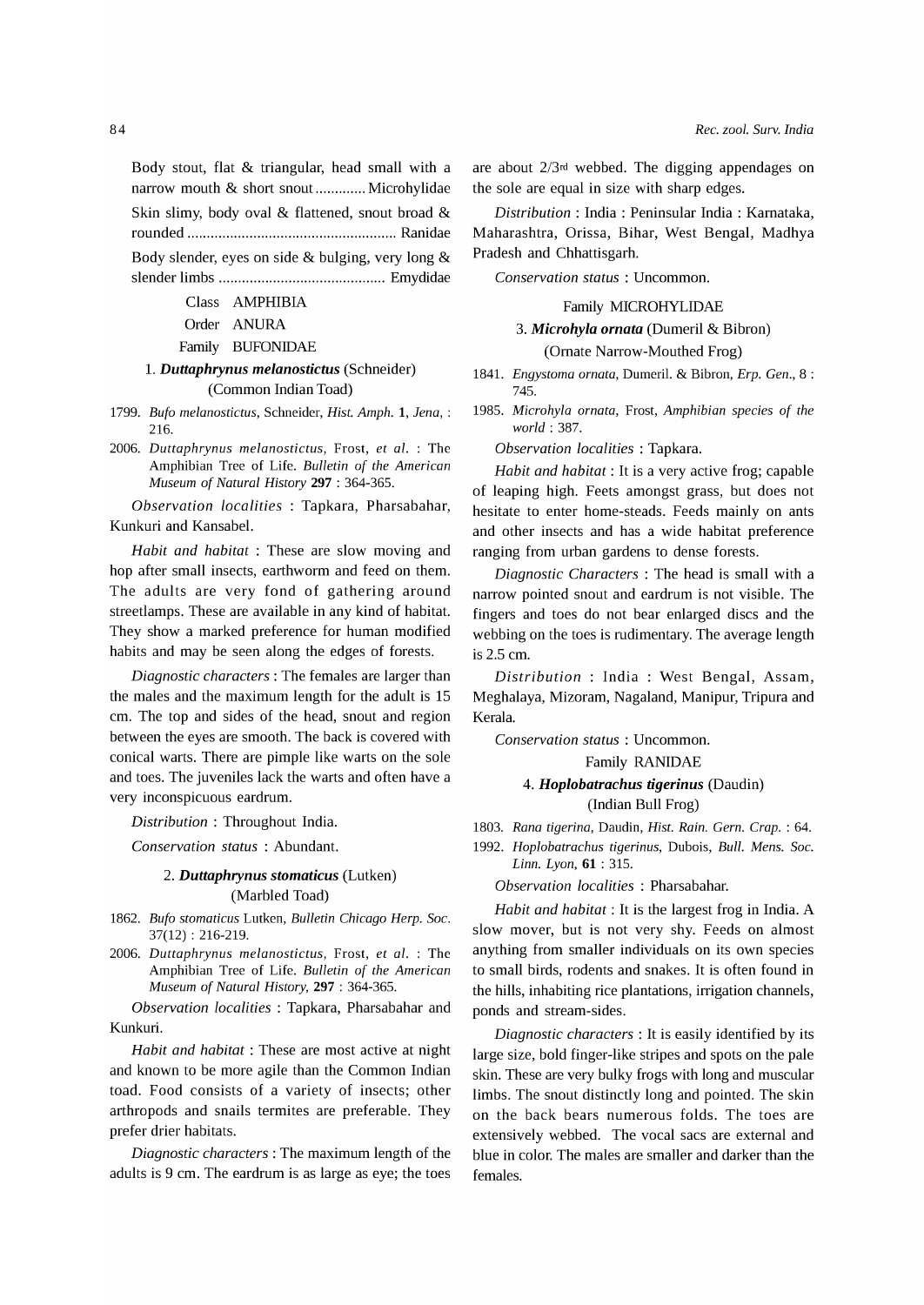*Distribution:* All over India up to 1100 m.

*Conservation status* : Abundant.

# Family RHACOPHORIDAE

### *5. Polypedates maculatus* (Gray) (Common Tree Frog)

*1832. Hyla maculate* Gray, *III. Indian Zoo1.,* 1 pI. 82, *fig.* 1.

*1997. Polypedates maculatus* : *Amph. India Sri Lanka: 96-* 97.

*Observation localities* : Sarap lhariya and Sanna region.

*Habit and habitat:* Take a shelter within crevices on rocks, between leaves, under barks on trees and exposed on tree trunks. It is famous for its fondness for inhabiting human dwellings. It is an urban tree frog; however it also occurs within secondary forests.

*Diagnostic characters:* The females are larger than the males and the length is 3.5 to 8.5 cm. The eardrum is distinct and is as big as eye; the nostril is closer to the tip of the snout than to the eyes. The toes are about half webbed. The first and second fingers are almost equal in length. The single internal vocal sac is clearly visible when the males call.

*Distribution* : India: Plains of India in general.

*Conservation status:* Uncommon.

#### Class REPTILIA

#### Key to orders to REPTILIA

The body is enclosed in a box-like bony or leathery shell ....................................................... Testudines Body not enclosed in a box-like bony/leathery shell, limbs present or absent .......................... Squamata

#### Order TESTUDINES

#### Key to families of order TESTUDINES

Limbs more or less cylindrical, digits not webbed.

........................................................... Testudinidae Limbs paddle-shaped but more or less flattened;

digits webbed .......................................... Emydidae

#### Order TESTUDINES

#### Family TRIONYCHIDAE

*6. Lissemys punctata punctata* (Lecepede, 1789) (North-Indian Flap shell Turtle)

- *1931. Lissemys punctata punctata,* Smith, *Fauna Brit. India, Reptilia* & *Amphibia,* 1 : 157.
- *1998. Lissemys punctata punctata,* Sharma, *Fauna of India, Reptilia, Testudines and Crocodilians, I,* p. 125.

### *Observation localities:* Tapkara and Kunkuri.

*Habit and habitat:* It inhabits in ponds, rivers, rice fields, muddy ditches, lakes and marshes. It is carnivorous and feeds on animal corpses, frogs, fishes, tadpoles, shrimps and snails.

*Diagnostic characters* : It is a doomed soft shell small, flat turtle, generally less than 24 cm. in length. The head is moderately large; the snout is very short, olive- brown above. Carapace is grey-green, with numerous black-bordered yellow spots, irregularly arranged and with a light yellow marginal rim. Plastron is cream or pale yellow.

*Distribution* : Throughout India.

*Conservation status* : Scheduled I st.

#### Order SQUAMATA

### Key to Families of order SQUAMATA

| 1.                       | Limbs present suborder Sauria 2                                                                                                                                 |
|--------------------------|-----------------------------------------------------------------------------------------------------------------------------------------------------------------|
| $\overline{\phantom{0}}$ | Limbs absent  suborder Serpentes 6                                                                                                                              |
| 2.                       | Tongue rather broad and short  3                                                                                                                                |
| $\qquad \qquad -$        | Tongue smooth, very long and retractile  6                                                                                                                      |
| 3.                       | Tongue covered with villose papillae  4                                                                                                                         |
| $\overline{\phantom{0}}$ | Tongue covered with imbricate, scale-like papillae                                                                                                              |
| 4.                       | Tongue covered with villose papillae; eyes usually<br>without movable eyelids; teeth are pleurodont                                                             |
|                          | Tongue smooth or covered with villose papillae;<br>eyes with movable eyelids; teeth are acrodont                                                                |
| 5.                       | Tongue covered with imbricate; scale-like papillae<br>feebly nicked anteriorly; body covered with cycloid<br>imbricate scales, with osteodermal plates on body  |
|                          | Tongue covered with imbricate papillae or transverse<br>plicate, forked anteriorly; dorsal scales much<br>differentiated from those on the belly no osteodermal |
| 6.                       | Tongue bifid, retractile into a sheath at the base as<br>in snakes; back covered with rounded scales;<br>generally without osteodermal plates  Varanidae        |
| 7.                       | No poison fangs in the front of the jaw  8                                                                                                                      |
| $\overline{\phantom{0}}$ | Poison fangs in the front of the jaw  10                                                                                                                        |
| 8.                       | Teeth only in the upper jaw, eyes vestigial, body                                                                                                               |
|                          | Teeth in both jaws, eyes exposed  9                                                                                                                             |
| 9.                       | Ventrals narrow, but quite distinct; more than 40                                                                                                               |
|                          | Ventrals nearly or quite as broad as the body; tail                                                                                                             |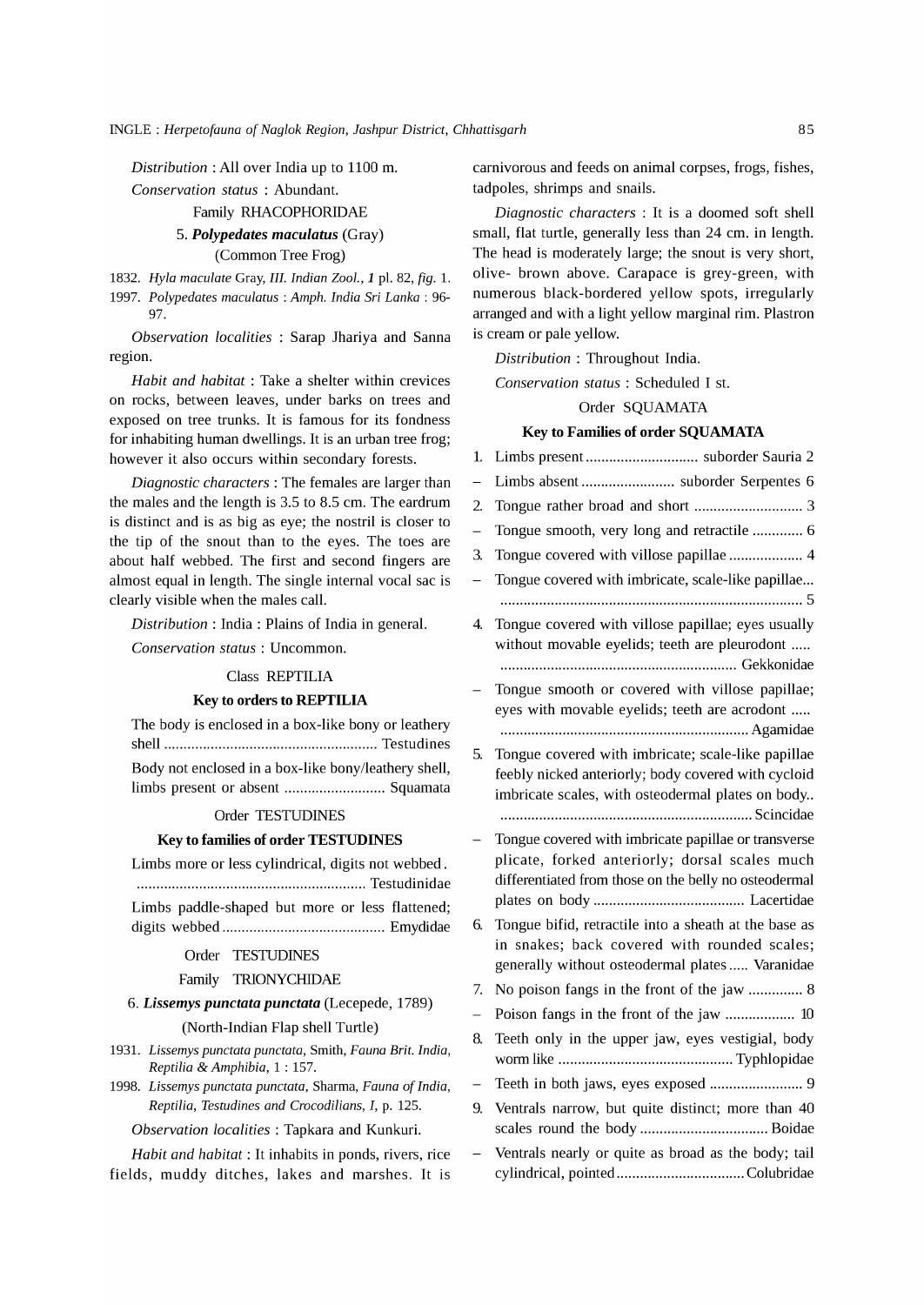- 10. Maxillary bone with teeth behind the fangs, pupil round......................................................... Elapidae
- Maxillary bone very short, bearing fangs only; pupil vertical ...................................................... Viperidae

#### Suborder SAURIA

#### Family GECKKONIDAE

#### *7. Hemidactylus brookii* (Gray)

#### (Spotted House Gecko)

*1845. Hemidactylus brookii,* Gray, *Cat. Liz. Brit. Mus, 153.* 

*2002. Hemidactylus brookii,* Das, *Snakes* & *other Reptiles of India.* p. 97.

*Observation localities* : Tapkara, Pharsabahar, Kunkuri, Kansabel bocks.

*Habit and habitat* : Largely terrestrial, inhabits parks, trees, rocks, under stones and in and around human settlements. Chiefly feeds on insects.

*Diagnostic characters:* Head oval; snout obtusely pointed. Head scales small; body flattened with granular scales and rows of tubercles; tail plump with it on dorsum. Belly cream.

*Distribution* : Throughout the Indian sub-region.

*Conservation status* : Very common.

8. *Hemidactylus flaviviridis* (Ruppell) (Yellow-green House Gecko)

- *1835. Hemidactylus flaviviridis* Ruppell, *Neue Wirb. Fauna, Abyss* : p. 18, pI. 6, Fig, 2.
- *2002. Hemidactylus flaviviridis,* Das, *Snakes and other Reptiles of India,* p. 97.

*Observation localities:* Tapkara, Bagbahar.

*Habit and habitat* : Insectivorous and generally feeds on flies, bugs, mole cricket, beetles, termites, spiders and moths. Nocturnal, but can be seen during day time also. Inhabits in the buildings, most agile, and a marked climber.

*Diagnostic characters* : Head oval with a broad snout. Body flattened; dorsum lacking tubercles; dorsum pale-grey at night to olive by day; belly lightyellow.

*Distribution:* Throughout India, but widely in North India.

*Conservation status* : Very common.

### 9. *Hemidactylus frenatus* (Schlegal in: Dum. & Bib.) (Asian House Gecko)

- *1836. Hemidactylus frenatus* Schlegal in : Dum. & Bibr. *Erp. Gen. III,* p. 366.
- *2002. Hemidactylus frenatus* Das, *Snakes and other Reptiles of India,* p. 98.

*Observation localities:* Kansabel, Sanna.

*Habits and habitat:* It inhabits man-made structures as well as forested areas. Its diet comprises of insects and spiders.

*Diagnostic characters:* It is a small but loud house gecko, head large, dorsal scales smooth, lack of webbing in fingers and toes, skin sides of tail showing enlarged tubercles. No flaps of skin along sides of body and at back of hind limbs, dorsum grayish brown, sometimes with darker markings, a brown streak with a light edge on the top along the side of the head. Belly un patterned cream. The average length is 7 cm.

### *Distribution* : India.

*Conservation status:* Uncommon.

### *10. Hemidactylus triedrus* (Daudin) (Termite Hill Gecko)

*1802. Gecko triedrus* Daudin, *Hist, Nat. Rept. iv,* p. 155.

*2002. Hemidactylus triedrus* Das, *Snakes and other Reptiles of India,* p. 100.

*Observation localities* : Tapkara, Pharsabahar, Duldula, Sanna and Kansabel.

*Habits and Habitat* : Nocturnal and terrestrial; inhabits open forests and scrub land. It shelters during the day in rock cracks and rodent burrows. Its diet comprises termites, crickets, grasshoppers, spiders and beetles.

*Diagnostic characters* : It is a beautiful banded gecko. The head is large, and indistinct lateral skin fold present, dorsum with 16-18 rows of large, convex tubercles, color yellowish-olive with three large brown saddle-like patches edged with black. Head with yellow stripes from behind eye and across nape.

*Distribution* : India.

*Conservation status:* Very common.

#### 11. *Hemidactylus maculatus* (Dumeril & Bibron) (Spotted Rock Gecko)

- *1836. Hemidactylus maculatus* Dumeril & Bibron, *Erp. Gen.,*  3 : p. 358.
- *2002. Hemidactylus maculatus* Das, *Snakes and other Reptiles of India,* p. 99.

*Observation localities* : Sanna.

*Habit and habitat* : Inhabits rocky outcrops, including caves and cracks and on walls of buildings and on trees. Feeds on insects as well as other geckos.

*Diagnostic characters:* It is a large rock gecko with a pointed snout, forehead with large scattered scales, dorsum grayish with black blotches, ventrals smooth.

*Distribution* : India: Madhya Pradesh, Gujarat, Karela, Maharashtra & Tamil Nadu.

*Conservation status:* Common.

86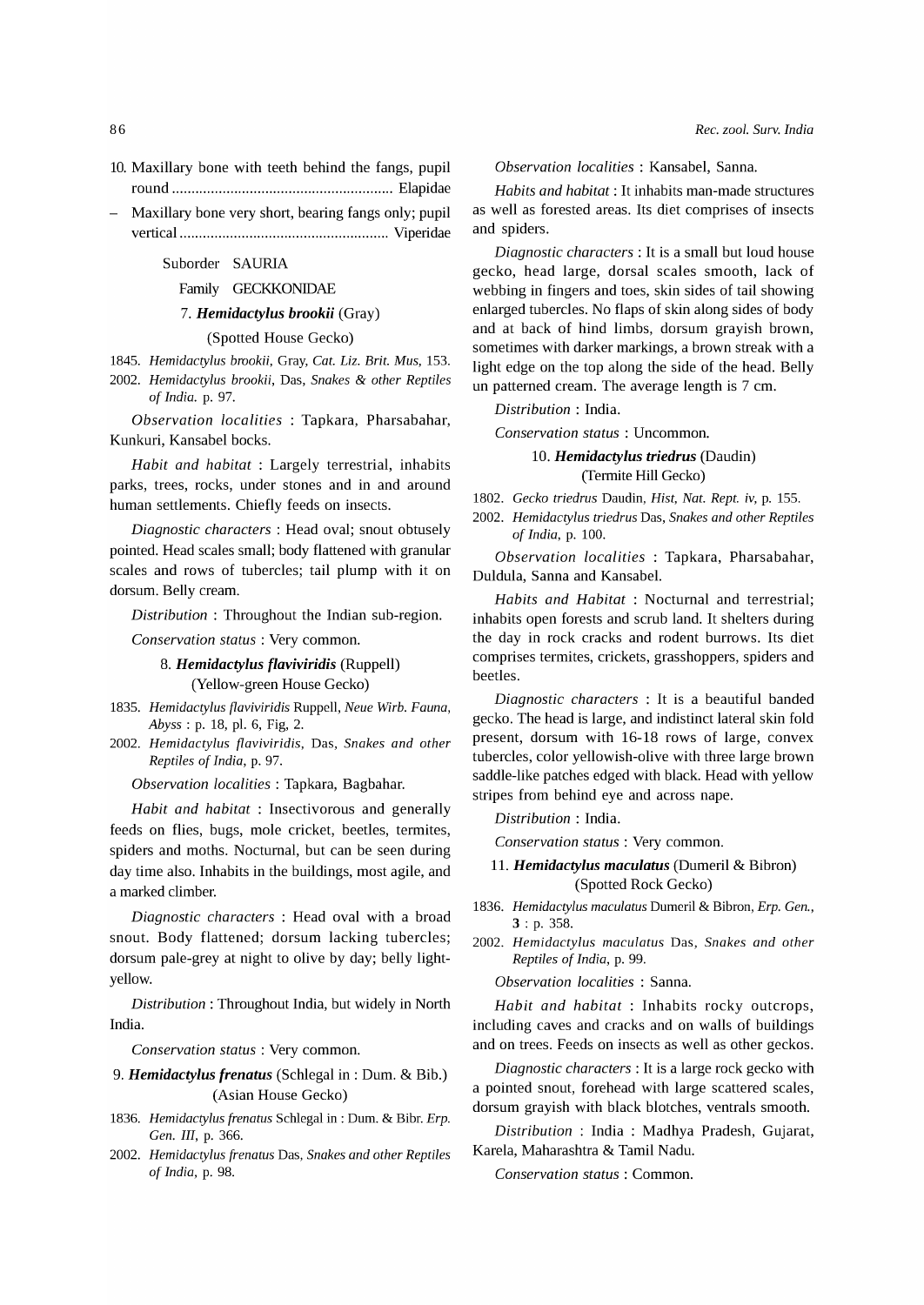#### Family AGAMIDAE

# *12. Calotes versicolor* (Daudin)

(Indian Garden Lizard)

*1802. Agama versicolor* Daudin, *Rist. Nat. Rep.,* 3 : 395.

*2002. Calotes versicolor,* Das, *Snakes and other Reptiles of India,* p. 74.

*Observation localities* : Tapkara, Pharsabahar, Duldula, Sanna and Kansabel.

*Habit and habitat:* Most abundant and widespread arboreal lizard found in parks, trees, shrubs etc. Chiefly feeds on insects though invertebrates are also taken.

*Diagnostic characters:* Head rather large; coloration variable from light -brown or grayish above, uniform or with more or less instinct dark brown transverse spots or bars upon the back and sides; or variegated with dark brown; tail with light and dark annuli. Head brightred, a black patch on the throat. Male exceeds females in size and shows swollen cheeks and loner dorsal spines.

*Distribution* : India : Eastern Rajasthan, Madhya Pradesh, Northern Maharashtra and western Uttar Pradesh.

*Conservation status* : Very common.

#### *13. Sitana ponticeriana* (Cuvier)

#### (Fan Throated Lizard)

- *1844. Sitana ponticeriana* Cuvier, *Guerin Icon. Reg. Anima. Rep.* : pI. 10, fig. 2.
- *2002. Sitana ponticeriana,* Sharma, *Fauna of India, Reptilia, Sauria,* II, p. 164.

*Observation localities:* Tapkara, Sanna, Kansabel.

*Habit and habitat:* Diurnal and terrestrial and prefers rocky terrain scrub jungles and sandy areas. Diet comprises of termites, beetles and bugs.

*Diagnostic characters* : Snout rather acute, tympanum present, hind limbs elongated with only 4 toes; scales keeled, femoral pores absent; tail long and slender. Dorsum light/dark brown; black edged, diamond shaped marks mouth lining dark blue; belly cream.

*Distribution* : Throughout India except at heavy rainfall areas.

*Conservation status:* Common.

### *14. Psammophilus blanfordanus* (Stoliczka) (Blanford's Rock Agama)

- *1871. Charasia blanfordanus* Stoliczka, *Asiatic. Soc. Beng. :*  194.
- *2002. Psammophilus blanfordanus,* Sharma, *Fauna of India, Reptilia, Sauria,* II, p. 224.

*Observation localities : Ranibandh, Sanna,* Kansabel.

*Habit and habitat:* A rock dwelling species showed a marked preference for insects.

*Diagnostic characters* : It is olive-brown or darkbrown in dorsal coloration, spotted profusely with brown and usually with a series of large, boat shaped dark-brown spots with light brown or pale centers on the complete back and tail. In the adult male, these markings of back and tail merge-out and giving the lizard somewhat brownish appearance. Standard length: 100 mm; tail length 200 mm.

*Distribution* : India : Madhya Pradesh, Andhra Pradesh, Bihar, Orissa, Eastern and Western Ghats.

*Conservation status* : Abundant.

#### Family CHAMAELEONIDAE

### *15. Chamaeleo zeylanicus* (Laurenti)

(South Asian Chamaeleon)

*1836. Chamaeleo zeylanicus* Laurenti, *Syn. Rept.* p. 46.

*2002. Chamaeleo zeylanicus* Das, *Snakes and other Reptiles of India,* p. 82.

*Observation localities* : Sanna.

*Habits and habitat* : Arboreal lizards inhabiting shrubs and trees and have a remarkable capacity to change body color from green to yellow. Feed on insects.

*Diagnostic characters:* Head with distinct helmetlike projection, orbit of eye large, eyeball covered with skin living a tiny aperture. Scales on body enlarged, tuberculated. A low serrated dorsal crest extending to prehensile tail. Fingers and toes opposable. Males have spur like projection on hind limbs.

*Distribution:* India: Gujarat, South Gangetic plains and South India.

*Conservation status:* Rare.

Family SCINCIDAE

*16. Mabuya carinata* (Schneider) (Keeled Grass Skink)

*1807. Scincus carinata* Schneider, *Rist. Amphib.* 2 : 183.

*2002. Mabuya carinata,* Das, *Snakes and other Reptiles of India,* p. 109.

*Observation localities* : Tapkara, Patthalgaon, Duldula, Sanna, Kansabel.

*Habit and habitat* : A diurnal, terrestrial, insectivorous skink occasionally feed on small vertebrates.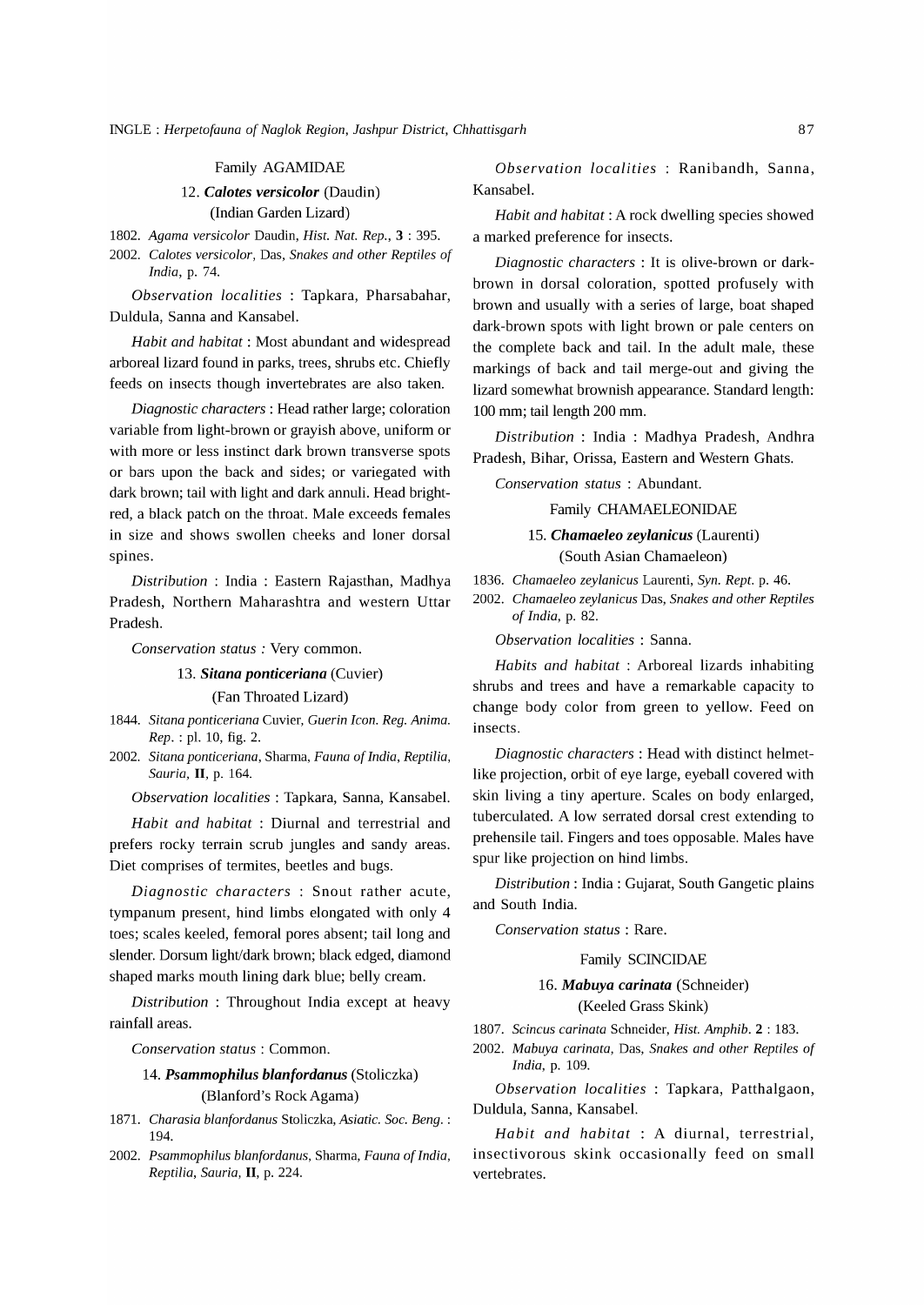*Diagnostic characters:* Body robust; lower eyelids scaly; vertebral scales smooth. Coloration; brown to olive or bronzy above, uniform or with dark-brown or black spots, or longitudinal streaks along the lateral margins of the scales. Sides are darker brown or chestnut, with or without light spots. A light dorsolateral line starting from above the eye and continued to the base of the tail. Lower parts whitish or yellowish.

*Distribution:* Throughout India except North-west India and West Bengal.

*Conservation status* : Very Common.

# *17. Riopa albopunctata* (Gray) (Brown Dwarf Skink)

*1845. Riopa albopunctata,* Gray, *Ann. Mag. Nat. Rist.,* **18** : 430.

*2002. Riopa albopunctata,* Sharma, *Fauna of India, Reptilia, Sauria,* II, p. 319.

*Observation localities:* Tapkara, Sanna, Kansabel.

*Habit and habitat:* It is an insectivorous skink and prefers terrestrial habitats.

*Diagnostic characters* : Brown or reddish-brown above, each scale with a more or less distinct dark spot forming longitudinal series; sides on neck and anterior part of body dark brown or black, thickly spotted with white; yellowish-white below. Body scales are almost equal, dorsal may or may not be larger than the lateral scales; 26-28 scales round the middle of the body; 63- 72 scales are down the middle of the back. The limbs are moderately large; digits are short, 12-15 lamellae under the fourth toe; tail swollen at the base; standard length 60 mm.

*Distribution* : India : Madhya Pradesh, Andhra Pradesh, Assam, Bengal, Bihar, Uttar Pradesh, and Karela.

*Conservation status* : Common.

#### Family VARANIDAE

### *18. Varanus bengalensis* (Linnaeus) (Common Indian Monitor)

*1758. Lacerta monitor,* Linnaeus, *Syst. Nat. ed.,* **10** : 201.

*2002. Varanus bengalensis,* Sharma, *Fauna of India, Reptilia, Sauria,* II, p. 402.

*Observation localities* : Pharsabahar, Duldula, Kansabel.

*Habit and habitat* : This lizard shows burrowing habits and prefers to live in burrows, hollow old trees, nalas, under stones and boulders in dense vegetation bordering marshes, ponds, canals and tanks. Feeds mainly on insects, small mammals, snakes, lizards and vegetable matter.

*Diagnostic characters:* It is a medium-sized, darkbrown monitor, about 72-75 cm. in head and body length. The tail is very strong, long, compressed and measures about 100 cm. in length. The snout is convex terminally. The nostrils are oblique slits lying midway between the eye and the end of the muzzle. The tongue is very long, forked and protrusible.

*Distribution* : Throughout India.

*Conservation status* : Endangered.

### Suborder SERPENTES

#### Family TYPHLOPIDAE

### 19. *Ramphotyphlops braminus* (Daudin) (Brahminy Worm Snake)

*1803. Eryx braminus,* Daudin, *Rist. Nat. Rept.,* 7 : 279.

*2004. Ramphotyphlops braminus,* Whitaker & Captain, *Snakes of India,* p. 46.

*Observation localities* : Tapkara, Pharsabahar, Kunkuri, Kansabel.

*Habit and habitat:* Spends its life underground or lives beneath the soil, stones or debris. It also found under logs, moist leaves and humus in wet forests. Feeds on soft bodied larvae and eggs of ants and termites.

*Diagnostic characters* : Snout rounded; strongly projecting; nostrils lateral; eyes distinct, Scales in 20 rows around the body; 290-320 transverse rows of scales. Length about 150 mm. coloration brown or blackish above, lighter below, snout, anal region and end of tail usually whitish with smooth scales.

*Distribution* : Throughout India.

*Conservation status:* Common.

### 20. *Grypotyphlops acutus* (Dumeril & Bibron) (Beaked Worm Snake)

*1844. Ongchocephalus acutus* Dum. & Bib., *Erp. Gen* .vi : 333.

*2004. Grypotyphlops acutus,* Whitaker & Captain, *Snakes of India,* p. 52.

*Observation localities* : Tapkara, Pharsabahar and Kunkuri.

*Habit and habitat:* Mainly nocturnal and very agile. Strong burrower and spends most of its life underground. Feeds on worms, soft bodied larvae and eggs of ants and termites are also taken.

*Diagnostic characters* : Scales smooth; head same width as body; snout pointed with large. Hooked beaklike scale. Nostrils below the 'beak'. Short tails ends in a spine. Glossy brown above, distinctly paler below.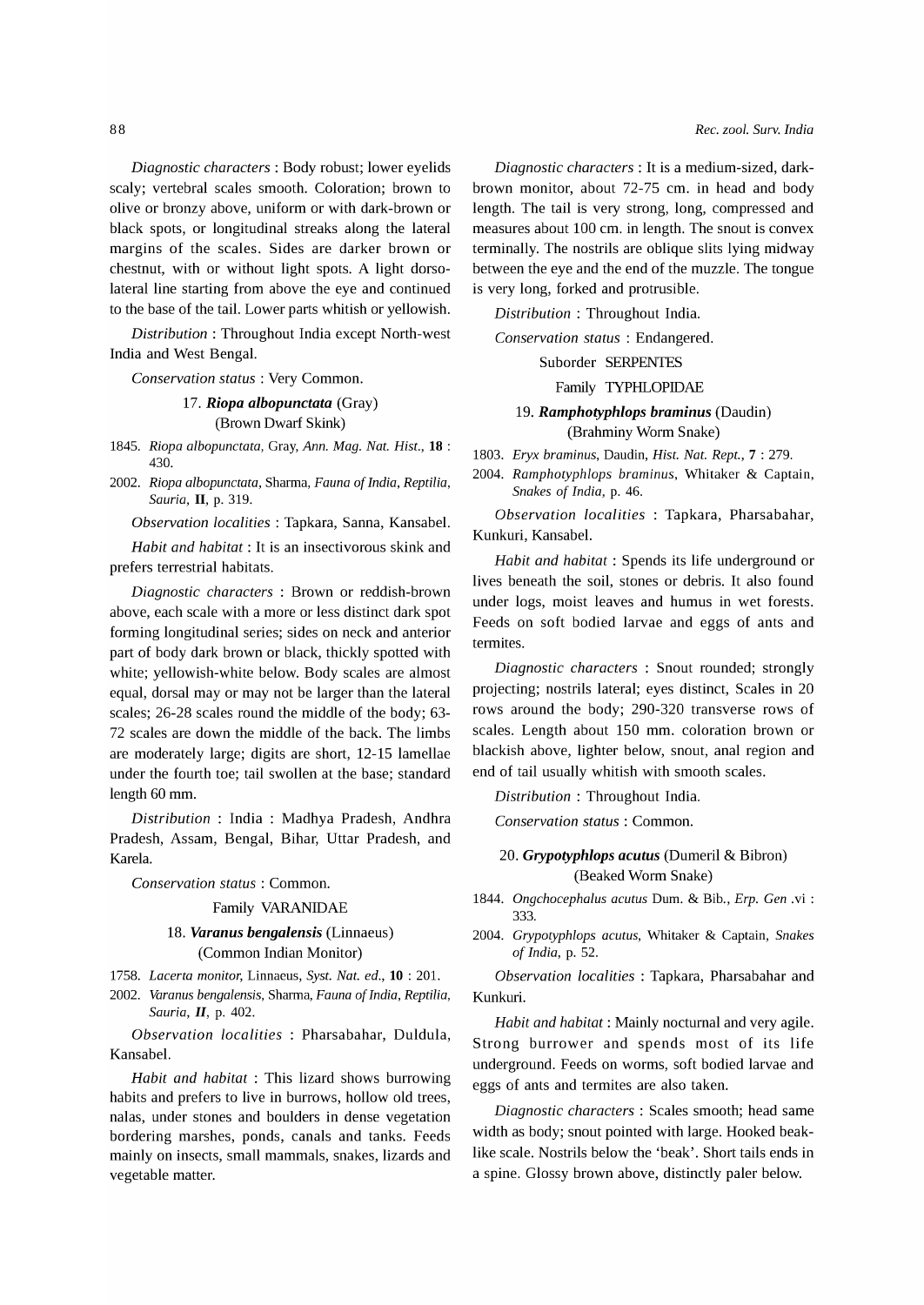*Distribution* : Peninsular India, south of Ganges Basin and south of Rajasthan, west to Baroda and east of Kolkata.

*Conservation status:* Uncommon.

Family: BOIDAE

### *21. Python molurus molurus* (Linnaeus) (Indian Rock Python)

*1758. Coluber molurus* Linnaeus, *Syst. Nat.,* 10th ed. : 225.

*2004. Python molurus molurus,* Whitaker & Captain, *Snakes of India,* p. 74.

*Observation localities:* Tapkara, Kohpani.

*Habit and habitat:* Nocturnal; inhabits in dense as well as in open forests with rocky outcrops near to marshes or streams. Feeds mainly on warm-blooded prey ranging in size from mice and birds to jackals, civets and even deer and wild boar.

*Diagnostic characters* : Thick-bodied; smooth scaled. Head broader than neck; eye has vertical pupil. Upper surface of head has large scales of different size and shape. Yellowish to brown with asymmetrical darkbrown black-edged blotches. Tip of arrow-head mark on head. Two dark streaks on side of head-one below, the other through/behind eye. Underside white or yellowish.

*Distribution:* Throughout India (except the Islands) up to 2000 m above sea level.

**Conservation status : Schedule-I st.** 

### *22. Gongylophis conicus* (Schneider) (Common Sand Boa)

*1801. Boa conica* Schneider, *Rist. Amphia,* ii : 268.

*2004. Gongylophis conicus,* Whitaker & Captain, *Snakes of India,* p. 80.

*Observation localities* : Tapkara, Kansabel and Kunkuri.

*Habit and habitat:* Mainly nocturnal and feeds on insects, lizards, snakes, birds and rodents.

*Diagnostic characters* : Short and thick bodied. Scales of head and tail strongly keeled. Small eye with vertical pupil. Tail very short. Coloration variable; reddish-brown; yellowish-white, dark-brown or black with irregular usually dark brown, black-edged blotches. Under part yellowish-white.

*Distribution* : Throughout India (excluding the Northeast, Andamans and Nicobar Islands and Lakshdwep).

*Conservation status:* Common.

#### *23. Eryx johnii* (Russell) (Red Sand Boa)

*1801. Boa johnii* Russell, *Ind. Serp,* ii : 18 and 20.

*2004. Eryx johnii,* Whitaker & Captain, *Snakes of India,* p. 82.

*Observation localities* : Tapkara, Kansabel.

*Habit and habitat:* Prefers dry places, sandy soil and often lives in rodent burrows. Feeds on insects, lizards, birds and rodents.

*Diagnostic characters:* This is a thick-bodied snake and can be recognized by its completely blunt tail very similar to head. The scales are small and weekly keeled. It is a medium-sized, stout, heavy and muscular bodied snake. The eyes are small; with vertical pupil. Coloration variable; reddish-brown, dark-brown, speckled gray, yellow or black; belly white; spotted with brown.

*Conservation status:* Uncommon.

Family COLUBRIDAE

*24. Ahaetulla nasuta* (Lacepede) (Common Vine Snake)

*1758. Coluber nasuta* Lacepede, *Rist. Nat. Serp.* I : 100.

*2004. Ahaetulla nastua,* Whitaker & Captain, *Snakes of India,* p. 270.

*Habit and habitat:* An elegant diurnal snake usually seen on low bushes or trees, rarely on the ground. Feeds mainly on lizards, frogs, small birds and mice.

*Diagnostic characters:* It is a long, slender, smoothscaled snake. Extremely pointed head has extended snout; eyes large with horizontal pupil. Tail long. Uniform parrot-green back, often with a thin white or yellow line separating upper body scales from belly scales.

*Distribution* : Throughout India (except in the northwest and much of the Gangetic basin). Known from Bengal (Jalpaiguri); extent of distribution in the northeast uncertain.

*Conservation status:* Rare.

*25. Amphiesma stolatum* (Linnaeus) (Striped Keel back Snake)

*1758. Coluber stolata* Linnaeus, *Syst. Nat.* : 219.

*2004. Amphiesma stolatum,* Whitaker & Captain, *Snakes of India,* p. 204.

*Habit and habitat:* These little and gentle snakes are quite inoffensive; frequently found in cultivated areas, grasslands and bushes and can be seen in big numbers in rains hiding in the holes in the ground.

*Diagnostic characters:* This is a small-sized, slender bodied snake with strongly keeled scales and long tail. The body is elongated and neck fairly evident. Eyes are large, pupil rounded, flecked with gold. Brown back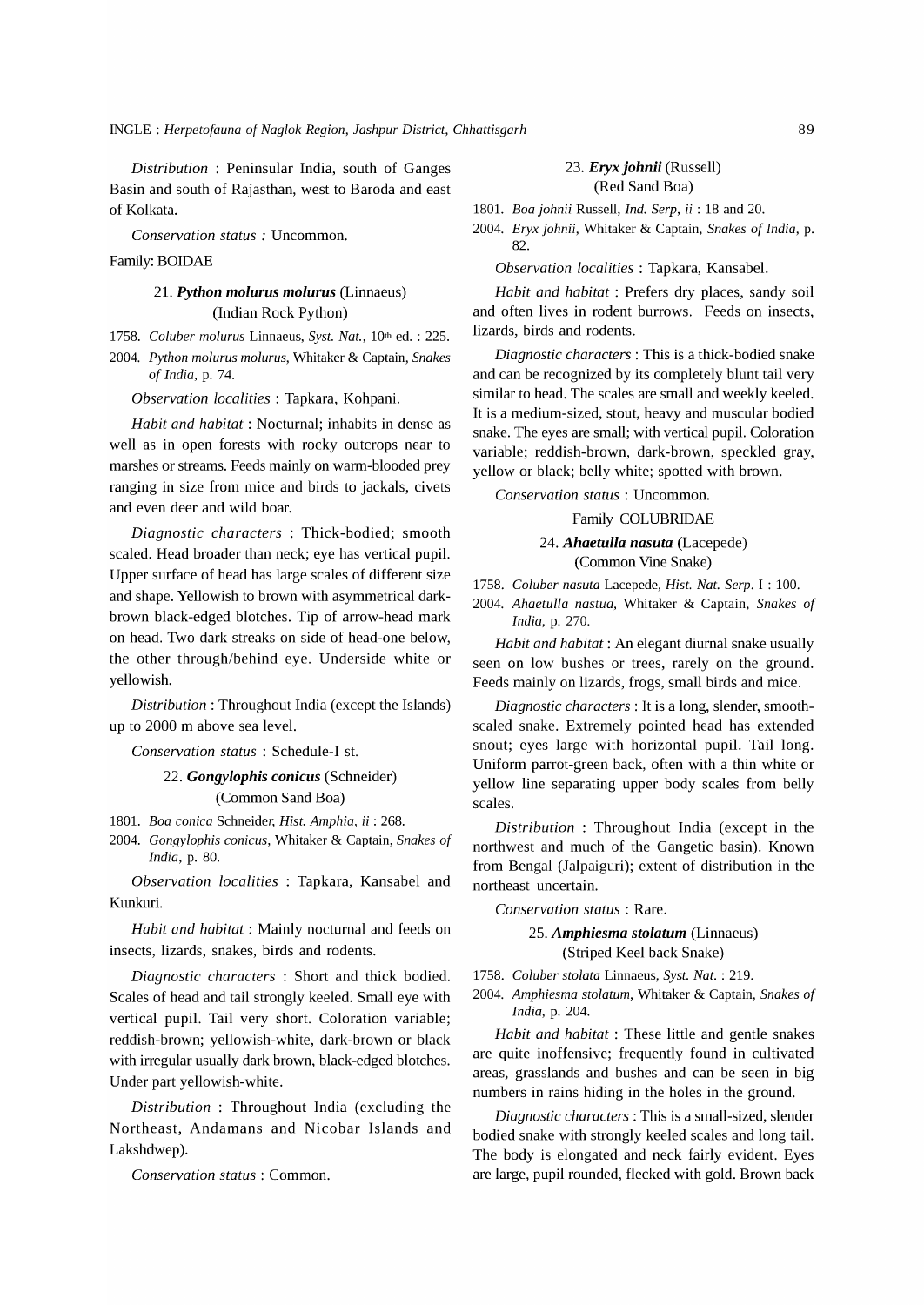with two distinct ribbon-like yellowish stripes from neck to tip of tail. Head light-brown or olive above lips and area in front of and behind eye yellowish.

*Distribution* : Throughout mainland India.

*Conservation status* : Abundant.

# 26. *Argyrogena fasciolata* (Shaw)

(Banded Racer)

- *1758. Coluber fasciolatus* Shaw (based on Russell, 1760 : 26, pI. 21).
- *2004. Argyrogena fasciolata,* Whitaker & Captain, *Snakes of India,* p. 124.

*Habit and habitat:* Diurnal and found in rodent burrows, rock piles and heavy brush. Feeds on insects, frogs, field mice, and metad rats.

*Diagnostic characters:* It is small to medium-sized slender snake; body is fairly robust, elongated and cylindrical; head is moderately depressed; broadest between eye and neck. Upper jaw and snout strongly projecting. Light/dark brown in color; belly white or yellowish white.

*Distribution* : India : throughout most of the peninsular plains (from Baroda to Gwalior) to the Himalayas (south of Nepal); in the east to west Bengal south to Tirunevali (except southeast coast).

*Conservation status:* Uncommon.

- *27. Boiga trigonata* (Schneider) (Common Cat Snake)
- *1758. Coluber trigonata* Schneider, *Bechst. Transl. Lacep.,*  4 : 256, pI. 40, fig. 1.
- *2004. Boiga trigonata,* Whitaker & Captain, *Snakes of India,*  p.234.

*Habit and habitat:* It is a nocturnal snake; at rest, it coils into a ball rather than stretching the entire body. It is essentially an arboreal snake and prefers bushes and shrubs near the ground to high trees. They spend day light hours in a cool place in thatched roofs or under the bark of trees.

*Diagnostic characters* : It is a small to mediumsized snake. The head is triangular and flat, much wider than the neck. The neck is very thin and eyes are large with vertical pupil; tail very long. The scales are smooth. Body long; thin and laterally flattened. Light brown/ tan with darker zigzag markings.

*Distribution* : Throughout India.

*Conservation status* : Abundant.

28. *Dendrelaphis tristis* (Daudin) (Common Bronzeback Tree Snake)

*1758. Coluber tristis* Daudin, *Rist. Nat. Rept.,* 6 : 430.

*2004. Dendrelaphis tristis,* Whitaker & Captain, *Snakes of India,* p. 158.

*Habit and habitat:* Diurnal, arboreal; inhabits low bushes, thorn trees. Feeds on frogs, garden lizards, geckos and small birds.

*Diagnostic characters:* It is a long, slender, smoothscaled snake. Head distinctly broader than neck; snout bluntly rounded. Large eyes has round pupil. Tail very long, thin and wire-like. Vertebrates enlarge; ventrals and caudals laterally keeled. Bronze-brown or purplishbrown back with a dark-brown or black stripe on either side of body. Indistinct black streak behind eye.

*Distribution* : India: throughout most of peninsular India Gujarat downwards; east to Darjeeling.

*Conservation status* : Rare.

### 29. *Coelognathus helena* (Daudin) (Common Trinket Snake)

*1803. Coluber helena* Daudin, *Rist. Nat. Rept.,* 6 : 277.

*2004. Coelognathus helena,* Whitaker & Captain, *Snakes of India,* p. 100.

*Habit and habitat* : Active both during day and night. In summer, it is found in termite mounds, rock piles and crevices and in cooler months, it may be seen on leafy trees and bushes. Feeds on rats, mice, squirrel, but also takes lizards and frogs.

*Diagnostic characters:* It is a medium-sized; slender bodied snake. The head is elongate and well defined. The snout is small and rounded. Nostrils are large and eyes rather large with round pupil. Body is cylindrical and tail is long. Color is mostly tan or olive, and chocolate-brown with two black stripes on neck and light bands and *lor* checks on fore-body; hind body has two prominent dark-brown or black stripes that continue onto tail; belly pearl-white.

*Distribution:* Throughout India, up to Jammu and Kashmir (Poonch) in the north, to Manipur and the Naga hills in the Northeast.

*Conservation status* : Rare.

*30. Lycodon aulicus* (Linnaeus) (Common Wolf Snake)

*1754. Coluber aulicus* Linnaeus, *Mos. Adolph. Frider,* I : 29. *2004. Lycodon aulicus,* Whitaker & Captain, *Snakes of India,*  p. 174.

*Habit and habitat:* It is strictly a nocturnal snake. Found in caves, piles of stones, wells, hollow trees and often in houses. Feeds on geckos and skinks.

*Diagnostic characters* : It is a slender-bodied; smooth-scaled snake with a flattened head slightly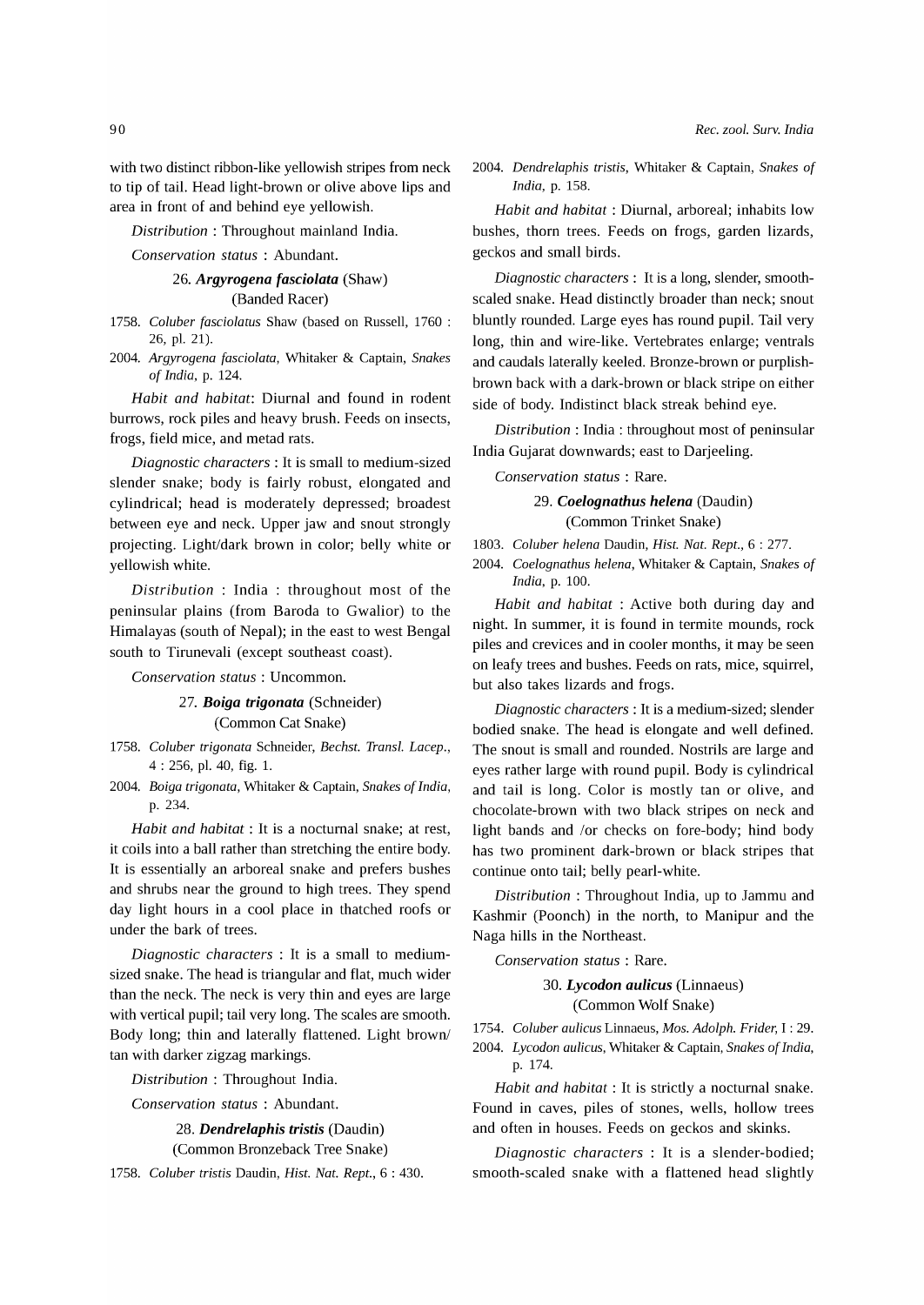broader than neck; snout broad, projecting beyond lower jaw. Glossy grey, light/dark-brown or black above usually 10-20 narrow white or yellow bands that fork on sides of body.

*Distribution* : Throughout India (including Lakshdweeep but not the Andaman & Nicobar Islands).

*Conservation status:* Common.

### 31. *Macropisthodon plumbicolor* (Cantor) (Green Keel back Snake)

*1839. Tropidonotus plumbicolor* Cantor, Proc. zool. Soc. London: 54 (type be, Malwa, Saugar).

*2004. Macropisthodon plumbicolor,* Whitaker & Captain, *Snakes of India,* p. 216.

*Habit and habitat:* Nocturnal and crepuscular. Found in grass and low vegetation. Prefers toad though frogs and rats are also taken.

*Diagnostic characters* : A stout bodied snake; scales on body strongly keeled. Large eyes has round pupil. Bright or dull green over all sometimes with faint irregular black bands.

*Distribution:* India: Whole of the mainland except the east coast, Ganges valley and the extreme northwest. Common in parts of Maharashtra.

*Conservation status:* Uncommon.

### *32. Oligodon arnensis* (Shaw) (Common Kukri Snake)

*1801. Coluber arnensis* Shaw, *Gen Zoo1.,* iii : 526. *2004. Oligodon arnensis,* Whitaker & Captain, *Snakes of India,* p. 144.

*Habit and habitat:* Nocturnal and crepuscular. Found in termite mounds, caves, crevices, tree holes and old houses. Young feed on insects and their larvae, spiders and gecko eggs; adult eat reptile eggs, geckos, skinks and small mice.

*Diagnostic characters:* A small snake with a short, smooth and even sized cylindrical body. Head slightly or not broader than neck with typical shaped marks. Eyes are moderate with large rounded pupil. Short tail has pointed tip. Brown back with 10-20 distinct black or dark-brown bands and three 'A' shaped marks of the same color on head.

*Distribution* : Throughout India (except the Andaman & Nicobar Islands and possibly the extreme Northeast).

*Conservation status:* Uncommon.

# *33. Ptyas mucosa* (Linnaeus)

(Indian Rat Snake)

*1758. Coluber mucous* Linnaeus, *Mus. Ad. Frid,* 1 : 37.

*2004. Ptyas mucosa,* Whitaker & Captain, *Snakes of India,*  p. 114.

*Habit and habitat:* A very fast, alert, active, diurnal hunter which can climb well. It has a wide range of habitats-coastal, arid, wet, mountainous, open fields as well as forests. Rat holes and termite mounds are preferred dwellings. Feeds on frogs, toads, lizards, birds, rats, bats, snakes and in one case it also shows cannibalism.

*Diagnostic characters:* Rat snakes are large, streamlined, with shiny scales. Dorsal rows are keeled. Thin neck and large eyes has round pupil. Head is depressed. The snout is short and blunt. Tail is short, somewhat compressed basally. Varies greatly in color; pale- yellow, olive, brown, grey and black. Body lightly or strongly marked with black; markings usually distinct on tail. Lip scales usually separated by vertical black lines.

*Distribution* : Throughout India.

*Conservation status:* Very Common.

### *34. Xenochrophis piscator* (Schneider) (Common Water Snake)

*1799. Hydras piscator,* Schneider, *Hist. Amph;* i : 247.

*2004. Xenochrophis piscator,* Whitaker & Captain, *Snakes of India,* p. 192.

*Habit and habitat:* Active by day and night. Found in and around fresh water bodies and paddy fields and hunt along the edges of ponds and rice-fields. Young feed on frog eggs, tadpoles, and water insects; older snakes eat fish, frogs, occasionally rodents and birds.

*Diagnostic characters:* A medium-sized snake with a stout heavy body, a pointed head and a rather long tail. The scales are strongly keeled and over all. Eyes has round pupil. Two bold black streaks-one below, the other from eye to angle of mouth. Glossy olivegreen, olive-brown, yellow, brown, gray or black, usually with a checkered body pattern.

*Distribution* : Throughout India.

*Conservation status:* Very Common.

### Family ELAPIDAE

### *35. Bungarus caeruleus* (Schneider) (Common Krait)

- *1801. Pseudo boa caeruleus* Schneider, *Hist. amphib.* ii : 284.
- *2004. Bungarus caeruleus,* Whitaker & Captain, *Snakes of India,* p. 290.

*Habit and habitat:* Nocturnal; alert and active at night. Often found in farms and gardens near water. Termite mounds, rodent's burrows, piles of brick and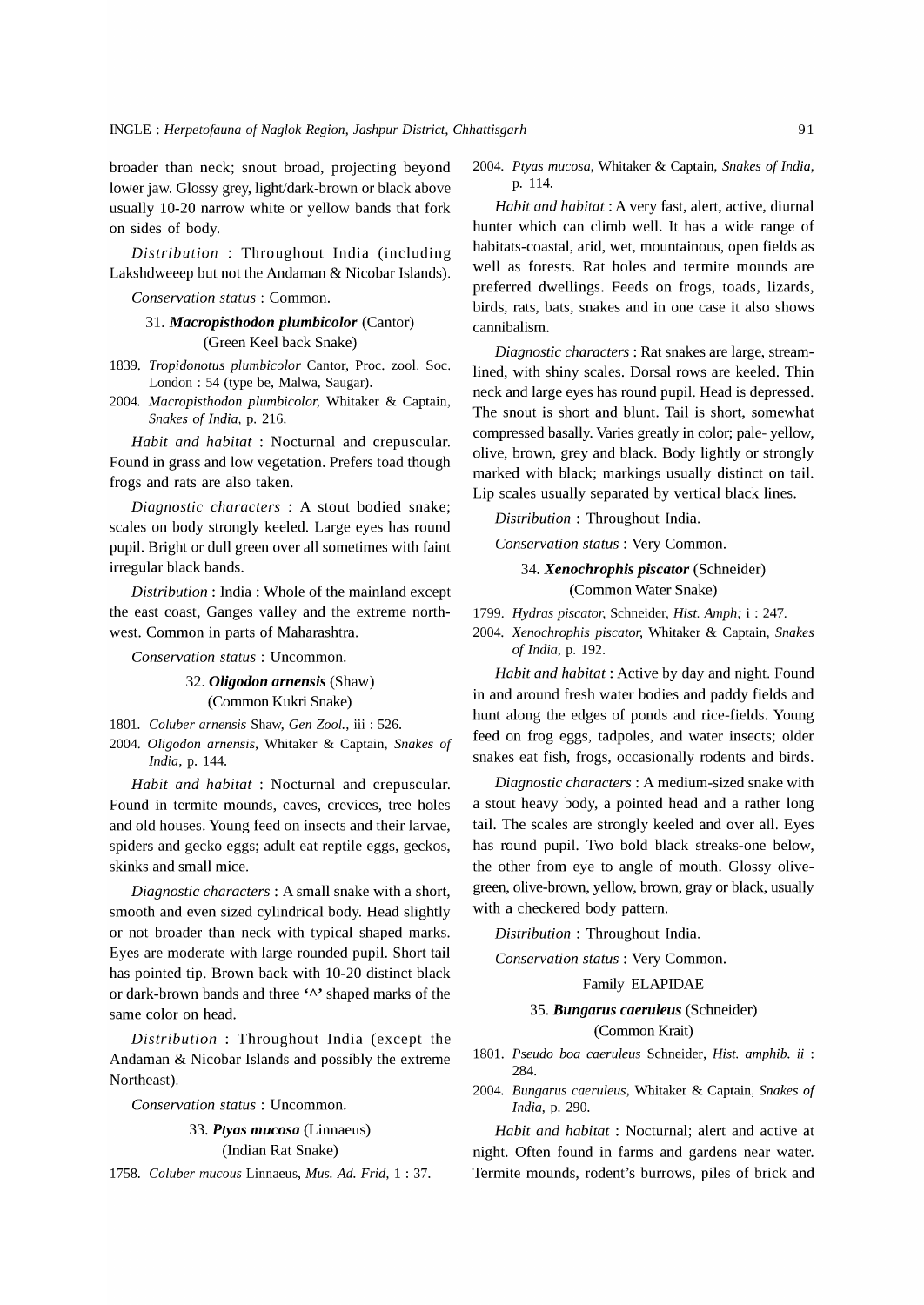rubble are other places to encounter. Feeds mainly on snakes even other kraits, sometimes rodents, lizards and frogs are also taken.

*Diagnostic characters:* It is a smooth-scaled snake; head slightly broader than neck; eye entirely black. Glossy black pale faded bluish-gray or dark-brownishblack above (often with blue iridescence) with narrow (sometimes paired) white bands that continue to pointed tip of short tail. Bands usually absent on fore body or they are replaced by white vertebral spots. Scales of the vertebral line six-sided, and much larger than adjacent scales.

*Distribution* : Most of the mainland India up to 1700 m, uncommon where the Banded Krait occurs. Probably absent in the Northeast above Assam.

*Conservation status* : Abundant.

### *36. Bungarus fasciatus* (Schneider) (Banded Krait)

*1801. Pseudoboa fasciata,* Schneider, *Hist, Amph.* Ii, p. 238.

*2004. Bungarus fasciatus,* Whitaker & Captain, *Snakes of India,* p. 288.

*Habit and habitat:* Nocturnal; lives in termite mounds and rodents burrows close to water. Prefers open plains country, but also found up in lower hill country. Feeds mainly snakes (even common kraits), snake eggs, skink, rats and sometimes fishes.

*Diagnostic characters:* It is a smooth-scaled snake; head slightly broader than neck; eye entirely black; short tail has blunt, rounded tip. Body and tail triangular in cross-section; vertebral ridge prominent. Equally spaced, wide yellow/pale-brown/white and black bands. Scales of the vertebral line six-sided and much larger than adjacent scales.

*Distribution* : India : West Bengal, Bihar, Orissa, Assam upwards to Arunachal Pradesh, Maharashtra, Madhya Pradesh, northern Andhra Pradesh and Uttar Pradesh.

*Conservation status:* Uncommon.

#### *37. Naja naja* (Linnaeus) (Spectacled Cobra)

*1758. Coluber naja Linnaeus, Syst. Nat.:* 221.

*2004. Naja naja,* Whitaker & Captain, *Snakes of India,* p. 304.

*Habit and habitat* : Active by day and night. Seen in fields, near streams, rock piles, trees, granaries and grain shops. Often lives in rat holes or termite mounds. Feeds on rodents, toads, frogs, birds and snakes.

*Diagnostic characters* : It is a snake with smooth, glassy scales. Head is broad. Color, pattern and hood

mark variable; hood mark sometimes absent. Shades of brown, yellow, gray or black, often with a speckled, sometimes banded pattern; the spectacled marking on hood usually makes identification easy.

*Distribution* : Throughout mainland India (excluding the Northeast).

*Conservation status:* Common.

Family VIPERIDAE

### *38. Daboia russelii* (Shaw) (Russell's viper)

*1797. Coluber russelli* Shaw, *Nat. Misc.,* 8 : pI. 291.

*2004. Daboia russelii,* Whitaker & Captain, *Snakes of India,*  p.332.

*Habit and habitat:* Usually nocturnal; found in open grassy area, scrub jungle, rocky hillocks, forest edges hillocks, dense thorny hedgerows. Feeds on rodents, including the Indian Gerbil.

*Diagnostic characters* : It is a stout bodied snake with strongly keeled scales. Triangular head; broader than neck; scales on upper surface of head small; nostril very large. Eye has vertical pupil. Tail short and thin. Brown or yellowish-brown with three longitudinal series of prominent large brown or black oval or round spots forming a chain-like pattern.

*Distribution* : Throughout India.

*Status:* Uncommon.

#### **DISCUSSION**

The herpetofauna of Naglok Region Jashpur is represented by 38 species/subspecies of reptiles and amphibians belonging to 15 families. The major orders of amphibians and reptiles represented in the fauna of Naglok region are:

- 1. Anura (Toads and Frogs)
- 2. Testudines (Tortoise and Turtles)
- 3. Squamata (Lizards, Geckos and Snakes)

Number of reptiles and amphibians observed in Naglok has been plotted in table 2nd which shows that the total number of observations is 572, the number of amphibian observations is 168 (29.36%), while the reptilian observation is 404 (70.64%).Among the amphibians Common Tree Frog *(Polypedates maculatus,* 1.92%) shows the least number of observations while Indian Bull Frog *(Hoplobatrachus tigerinus,* 9.79%) shows the highest number of observations. Among the lizards the Indian Chamaeleon *(Chamaeleo zeylanicus,* 0.17%) shows the least while the Termite Hill gecko *(Hemidactylus triedrus, 3.67%)*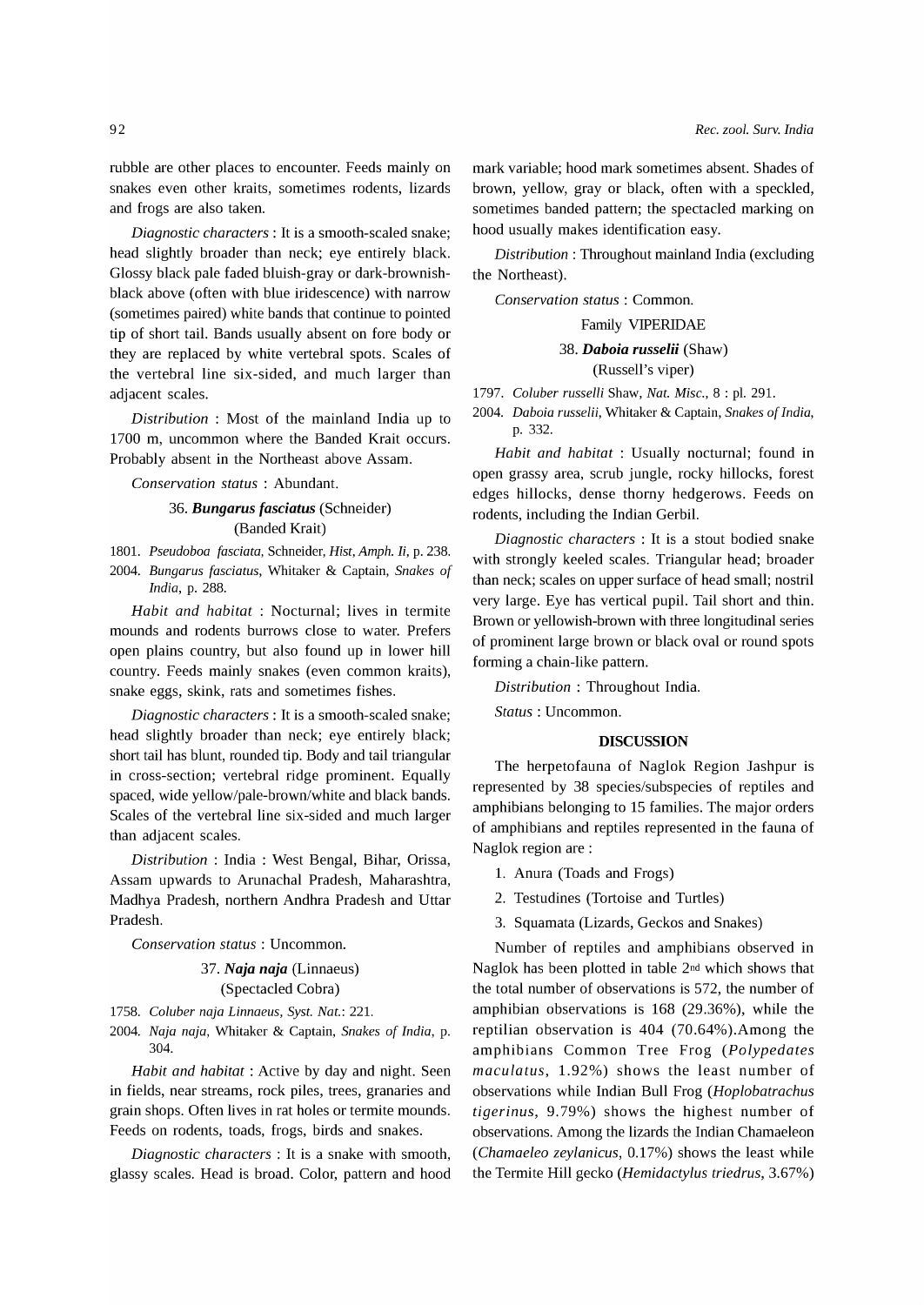shows the highest number of observations. Among the snakes, Red Sand Boa *(Eryx johnii*, 0.34%), Green Vine Snake *(Ahaetulla nasuta,* 0.34%), Green Keelback *(Macropisthodon plumbicolor,* 0.34%),) shows the least number of observations while the Striped Keelback *(Amphiesma stolatum,* 12.34%) shows the highest number of observations.

Three species of frogs and two species of toads inhabit the different area of the Naglok. These are *Duttaphrynus melanostictus, Duttaphrynus stomaticus, Microhyla ornata, Hoplobatrachus tigerinus,* and *Polypedates maculatus.* 

One species of Testudines i.e. *Lissemys punctata punctata* inhabits the wetland area of Naglok.

The Gekkonids are represented by five species. These are *Hemidactylus brookii, Hemidactylus flaviviridis, Hemidactylus frenatus, Hemidactylus triedrus,* and *Hemidactylus maculatus.* 

Among the lizards, there are three species commonly found and these are *Calotes versicolor, Sitana ponticeriana* and the *Psammophilus blanfordanus.*  And among the Varanidae, only one species, The Bengal Monitor *(Varanus bengalensis)* is commonly found in the area.

The family Scincidae is represented by two species viz. *Eutropis carinata* and *Lygosoma albopunctata.* 

Three families of non-venomous snakes and two families of venomous snakes represent the Serpentes. The Typhlopids are small worm-like creatures and represents by one species, the Common Worm Snake *Ramphotyphlops braminus.* 

The Boids are represented by three species; Indian Rock Python *(Python molurus),* Common Sand Boa *(Gongylophis conicus),* and Red Sand Boa *(Eryxjohnii).* 

Colubrids are represented by eleven species; Green Vine Snake *(Ahaetulla nasuta),* Striped Keelback

*(Amphiesma stolatum),* Banded Racer *(Argyrogena fasciolata),* Common Cat Snake *(Boiga trigonata),*  Common Trinket Snake *(Coelognathus helena),*  Bronzeback snake *(Dendrelaphis tristis),* Common Wolf Snake *(Lycodon aulicus),* Green Keel back *(Macropisthodon plumbicolor),* Banded Kukri *(Oligodon arnensis),* Rat Snake *(Ptyas mucosa),*  Chequred Keelback *(Xenochrophis piscator).* 

Family Elapidae includes three species; Common Krait *(Bungarus caeruleus),* Banded Krait *(Bungarus fasciatus),* and Common Cobra *(Naja naja).* Viperidae family represented by just one species; Russell's viper *(Daboia russelii).* 

#### **SUMMARY**

The paper presents the information on herpetofauna of Naglok Region of Jashpur District of Chhattisgarh. Total 38 species/subspecies of reptiles and amphibians belonging to genera under 15 families are reported from Naglok region. All the species observed by the team of Snake Research Organization, Ujjain, Madhya Pradesh from April 2002 to March 2006 are reported for the first time form the area. The systematic list of amphibians and reptiles observed in various localities and their density along with their status have also been incorporated.

#### **ACKNOWLEDGEMENT**

The author is grateful to the Director Zoological Survey of India, Kolkata, and Dr. K. Chandra, Add. Director, Central Zone Regional Centre, ZSI, Jabalpur for encouraging and making available some valuable information regarding the identification of some species. I am thankful to Jashpur-Sarguja Development Authority for providing financial support to carry out this study. I would like to thank Forest Division, Jashpur and Dr. Ajay Sharma (President-TRDC, Tapkara) for hospitality and facilities provided during the field work.

### **REFERENCES**

- Aengals R. & R. Rajarathinam, 2001. Reptilian survey and Awareness Program at Lafarge India Ltd. near Bilaspur, *Cobra,* **45** : 1-4.
- Agrawal, H.P. 1981. On a collection of reptiles from Madhya Pradesh, India, *The Indian Journal* of *Zootomy,*  22(3) : 203-206.
- Chanda, S.K. 1994. Memories of the Zoological Survey of India, Anuran Amphibia) *Fauna* of *Northeast India,* Vol. 18, No.2, 26, 40, 87.
- Chandra, K. and Gajbe, P.U. 2005. An Inventory of herpetofauna of Madhya Pradesh and Chhattisgarh, *Zoos' Print Journal,* 20(3) : 1812-1819.
- Daniel, J.e. and Selukar, T.G. 1964. Occurrence of fungoid frog *Rana malabarica* (Bibr.) at Jagdalpur, Bastar district, M.P. *Journal* of *Bombay Natural History Society,* **60** : 743-744.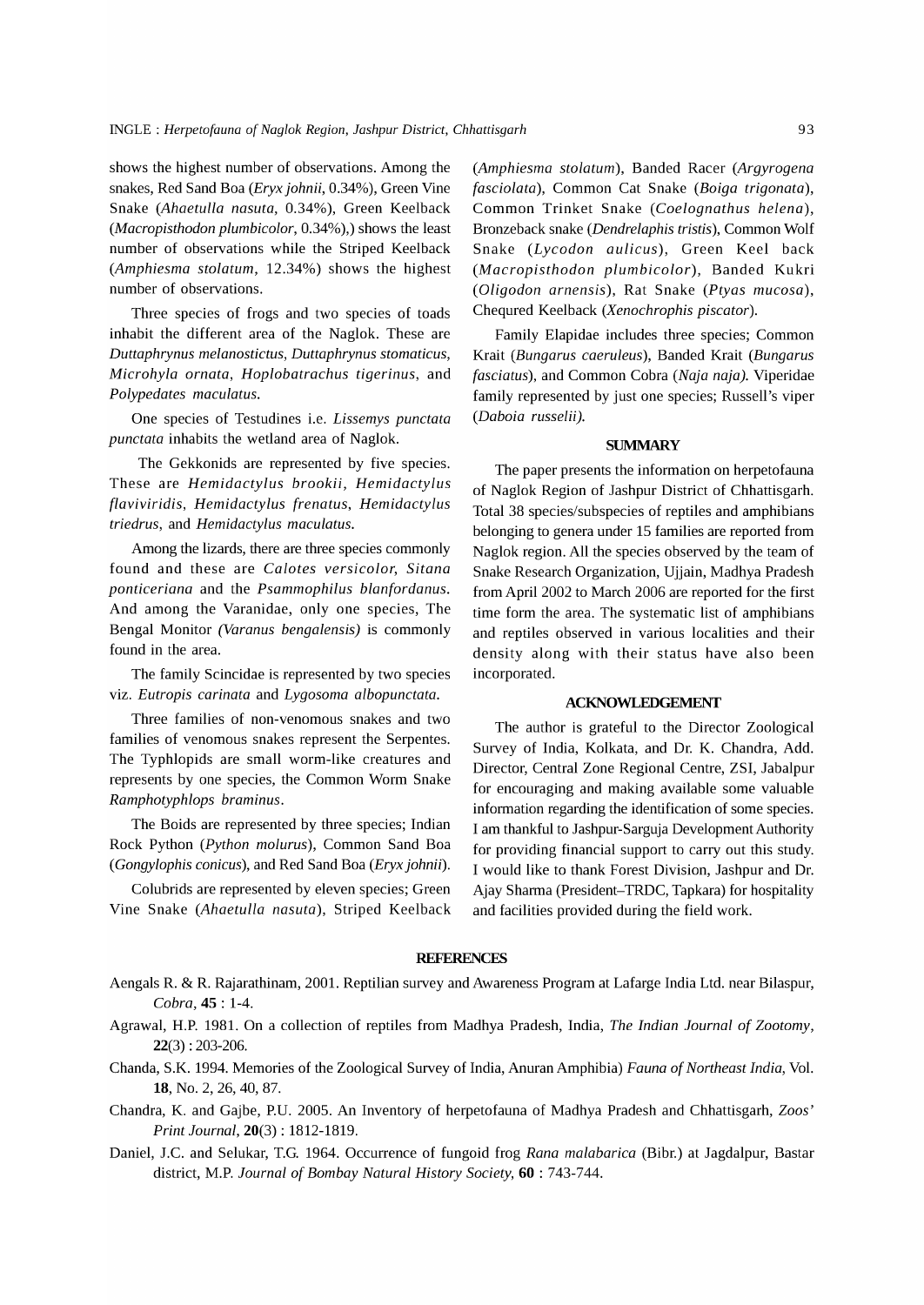- Das, 1. 2002. *A photographic Guide to Snakes and other Reptiles* of *India,* New Holland Publishers (UK) Ltd, pp 144.
- Dubois, 1992. *Bull. Mens. Soc. Linn. Lyon,* 61 : 315.
- Dutta, S.K. 1997. *Amphibians* of *India and Sri Lanka* (Checklist & bibliography), Odyssey Publishing House, Bhubaneshwar, 96-97.
- Frost, D.R. 2008. *Amphibian species* of *the world:* an online reference. Version 5.2 (1st July, 2008) Electronic database accessible at http://research.amnh.org/herpetology/amphibia/index.php. American Museum of Natural History. New York, USA.
- Ingle, M. 2003. A preliminary survey of the herpetofauna of Naglok area, Jashpur, Chhattisgarh State, *Cobra,* Vol. 54, Chennai Snake Park trust, Chennai. : 1-5.
- Murthy, T.S.N. 1990. Illustrated guide to the snakes of the Western Ghats, India, *Rec. zool. Surv. India, Gcc. Paper* No., **114** : 5-6, 11-12,40.
- Sanyal, D.P. & Dasgupta, G. : 1990. On a collection of reptiles from Bastar district, Madhya Pradesh, Central India. *Hamadrayad,* 15(1) : 18-20.
- Sanyal, D.P., P.K. Chandra & S. Ray. 1991. Notes on Amphibian collection from Bastar district, Madhya Pradesh, India. *Records* of *Zoological Survey* of *India,* 88(1) : 45-48.
- Sanyal, D.P. 1995. Reptilia, pp. 77-83. In: *Fauna of Conservation Areas No.* 6: *Fauna of Indrâvati Tiger Reserve*,  $88(1): 45-48.$
- Sharma, R.C. 2002. *Fauna* of *India, Reptilia, Sauria,* Zoological Survey of India, Vol. II. : 103-104, 106-107, 111- 115, 223-224, 319-320.
- Smith, M.A. 1931. *The Fauna* of *British India including Ceylon* & *Burma,* Loricata & Testudines, Vol. 1. Taylor & Francis, London. xxvii + 185 pp.
- Smith, M.A. 1935. *The Fauna* of *British India including Ceylon* & *Burma,* Reptilia & Amphibia, Vol. 2 (Sauria). Taylor & Francis, London. IV  $+$  440 pp.
- Smith, M.A. 1943. *The Fauna* of *British India including Ceylon* & *Burma,* Reptilia & Amphibia, Vol. 3 (Serpentes) Taylor & Francis, London. xii + 584 pp.
- Uetz. Et al. : *The Reptile Database,* http://www:reptiledatabase.org accessed on Oct. 2009.
- Whitaker, R. and Captain A. 2004. *Snakes* of *India-the field guide,* Draco Books, Chengalpattu, Tamil Nadu, India.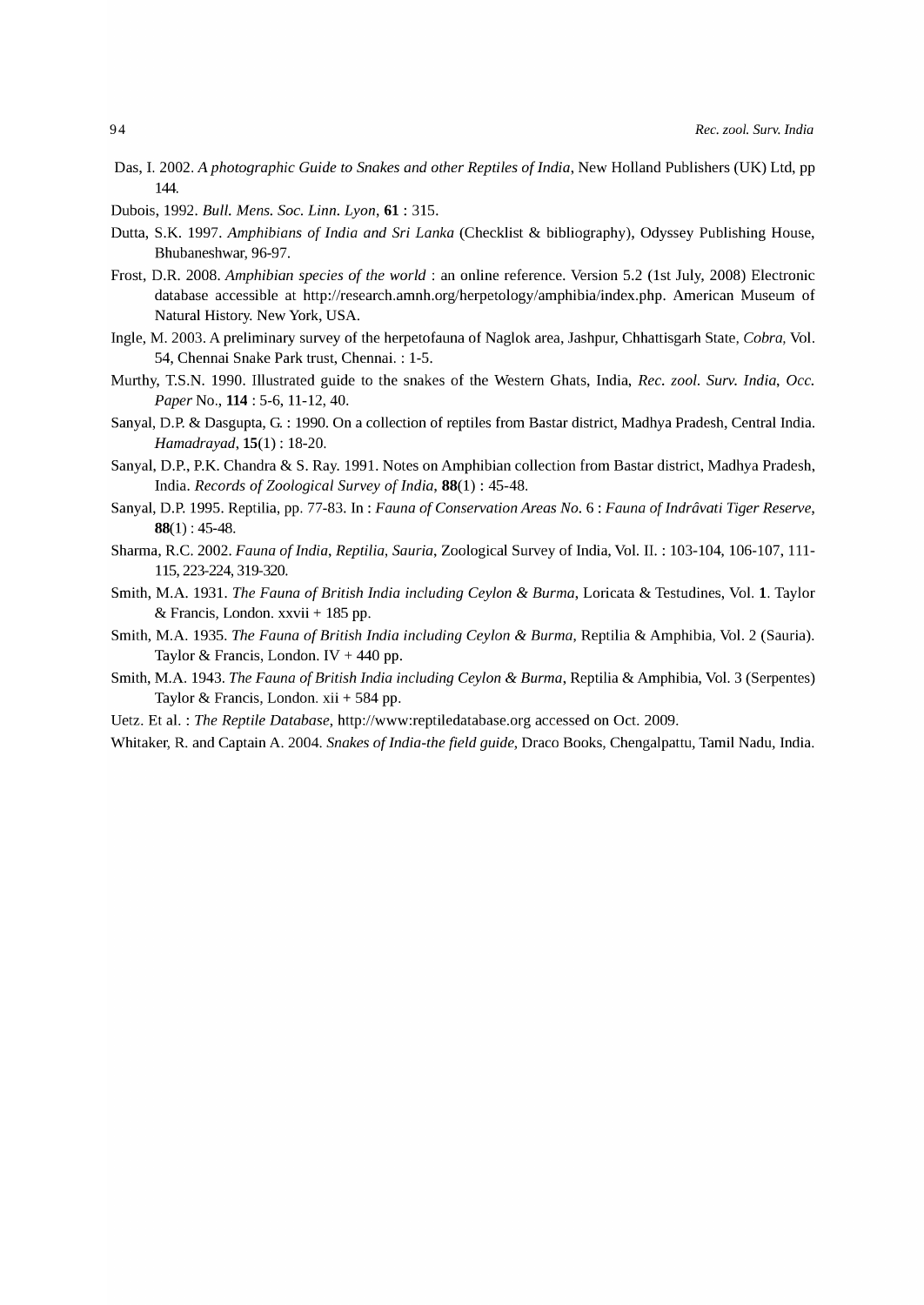# **PLATE-I**



*Duttaphrynus melanostictus*  Common Asian Toad



*Hoplobatrachus tigerinus*  Indian Bull Frog



*Polypedates maculatus*  Common Tree Frog



*Lissemys punctata punctata*  Indian Flap-shell Turtle



*Hemidactylus triedrus*  Termite-Hill Gecko

**PLATE-II** 



*Sitana ponticeriana*  Fan-throated Lizard



*Psammophilus blanfordanus*  Blanford's RockAgama



*Mabuya carinata*  Common Skink



*Varanus bengalensis*  Bengal Monitor



*Python molurus* Indian Rock Python

*Gongylophis conicus*  Brown Sand Boa

*Eryxjohnii*  Red Sand Boa

95